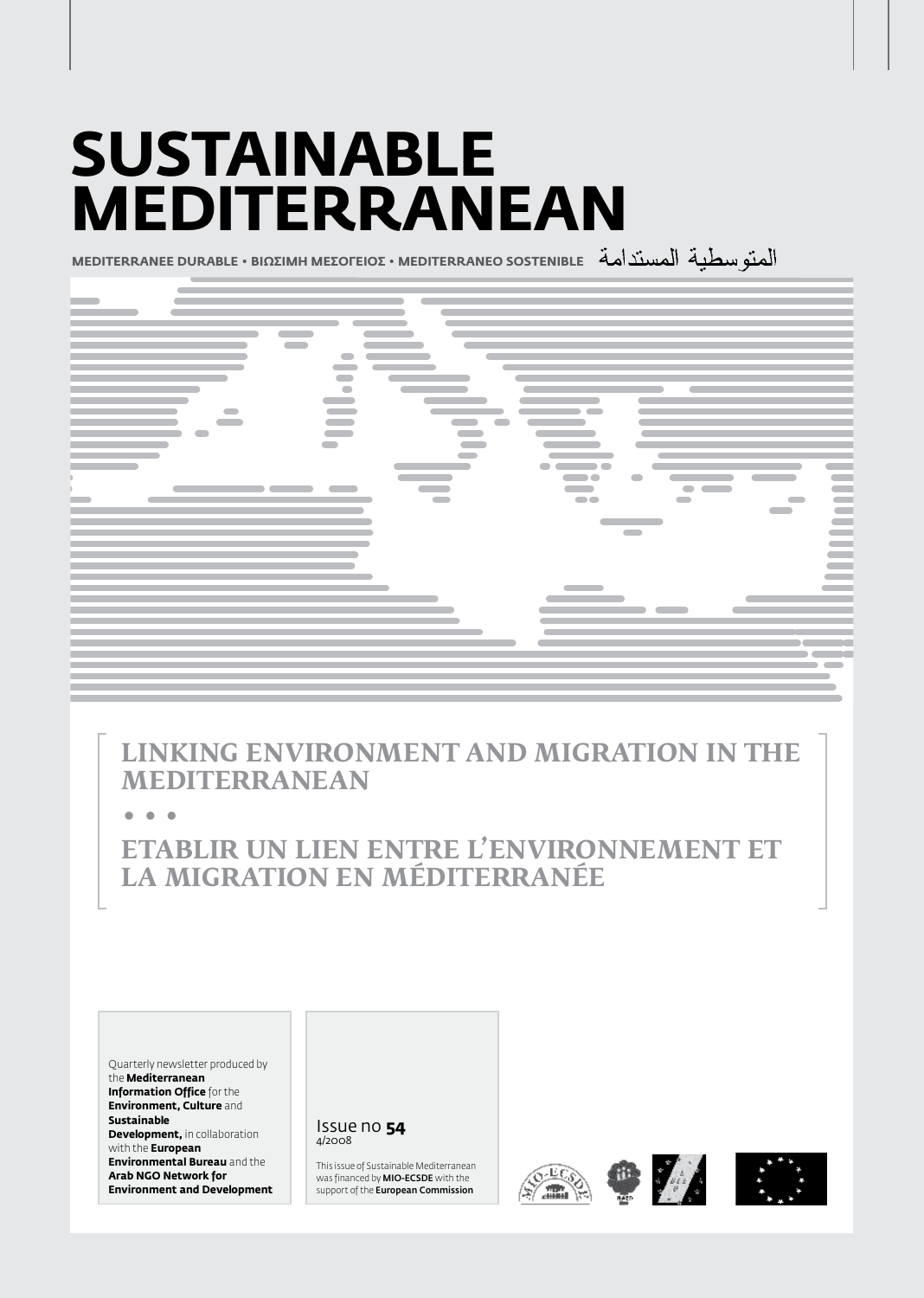EXECUTE MEDITOR SUSTAINED MEDITERRATI FOCUS-<br>
an area. It is a very complex issue that is relatively new<br>
on the agenda of the environmental movement, but es on the interrelation between environmental degradation and migration in the Mediterraneon the agenda of the environmental movement, but has also been rather absent in the debates relating to migration, asylum seekers, etc. The main reason for this is that there is not enough empirical data clearly showing environmental factors as causes of displacement as there is with the other primary causes of displacement such as political instability, economic tensions and ethnic conflicts. In fact, environmental reasons for migration are generally intertwined with economic ones and, in this sense environmental migrants are also economic migrants. Also, the specific "contributions" of the environment to migratory patterns are hard to identify, especially when those movements may be characterized as 'voluntary' in nature.

The topic of environmentally matted migra-<br>tion was the focus of a workshop that took<br>place during the Euro-Mediterranean Civil Fo-<br>rum (Marseille, 31 October – 2 November 2008) dedi-<br>cated to the central theme of "Moving tion was the focus of a workshop that took place during the Euro-Mediterranean Civil Focated to the central theme of "Moving and living together in the EuroMed Space". The specific workshop was organized by the environmental groups of the EuroMed Civil Platform, represented by the Comité de Suivi that is in charge of monitoring the environmental component of the Euro-Mediterranean Partnership and comprises 7 NGOs: the Arab Network for Environment and Development (RAED), the European Environmental Bureau (EEB), ENDA Maghreb, Friends of the Earth - MedNet, Greenpeace Europe, the Mediterranean Information Office for Environment, Culture and Sustainable Development (MIO-ECSDE) and the World Wide Fund for Nature – Mediterranean Programme Office (WWF MEDPO).

The articles on environmentally induced migration that are described in this edition in-<br>clude case-studies relevant to Europe and the<br>Mediterranean, as they have been studied in the<br>framework of the EACH-FOR Project\*: the gration that are described in this edition include case-studies relevant to Europe and the framework of the EACH-FOR Project\*; the particu-

Tette édition du bulletin d'information Médi-<br>terranée Durable mit l'accent sur l'interaction<br>entre la dégradation de l'environnement et la<br>migration en Méditerranée. Il s'agit d'un thème très<br>complexe et relativement nouv terranée Durable mit l'accent sur l'interaction entre la dégradation de l'environnement et la complexe et relativement nouveau dans l'agenda du mouvement environnemental, qui a été plutôt absent dans les débats sur la migration, les demandeurs d'asile etc. La raison principale est l'absence de données empiriques suffisantes, montrant clairement que les facteurs environnementaux devraient être comptés entre les causes primaires du déplacement des gens, telles que l'instabilité politique, les tensions économiques et les conflits ethniques. En effet, les causes environnementales de la migration sont généralement liées à celles économiques et, dans ce sens, les «migrants environnementaux» sont aussi des migrants économiques. En plus il est très difficile d'identifier les contributions spécifiques de l'environnement aux mouvements migratoires, spécialement quand leur nature peut être définie 'volontaire'.

lèmes environnementaux a été traité dans le<br>
cadre d'un des ateliers du Forum Civil Euro-<br>
méditerranéen (Marseille, 31 octobre - 2 novembre<br>
2008) dédié cette fois au thème central «Se déplacer e thème de la migration causée par des problèmes environnementaux a été traité dans le cadre d'un des ateliers du Forum Civil Euro-2008) dédié, cette fois, au thème central «Se déplacer et Vivre ensemble dans l'espace EuroMed». L'atelier a été organisé par les groups environnementaux de la Plate-forme Civile EuroMed, représentés par le Comité de Suivi qui est chargé du suivi de la composante environnementale du Partenariat Euroméditerranéen et comprend 7 ONG: Le Réseau Arabe pour l'Environnement et le Développement (RAED), le Bureau Européen de l'Environnement (EEB), ENDA Maghreb, les Amis de la Terre – Mednet, Greenpeace Europe, le Bureau Méditerranéen d'Information pour l'Environnement, la Culture et le Développement Durable (MIO-ECSDE) et le WWF-MEDPO.

causes environnementales de la migration<br>présentent: des cas d'étude en Europe et<br>en Méditerranée élaborés dans le cadre du Projet<br>EACH-EOB1: la situation particulière de la région de es articles de cette édition centrée sur les causes environnementales de la migration présentent: des cas d'étude en Europe et EACH-FOR1; la situation particulière de la région de Zagora, au Maroc, où la migration est étroitement

<sup>\*</sup> EACH-FOR = Environmental Change and Forced Migration Scenarios Project - a research project funded under the European Commission 6th Framework Programme.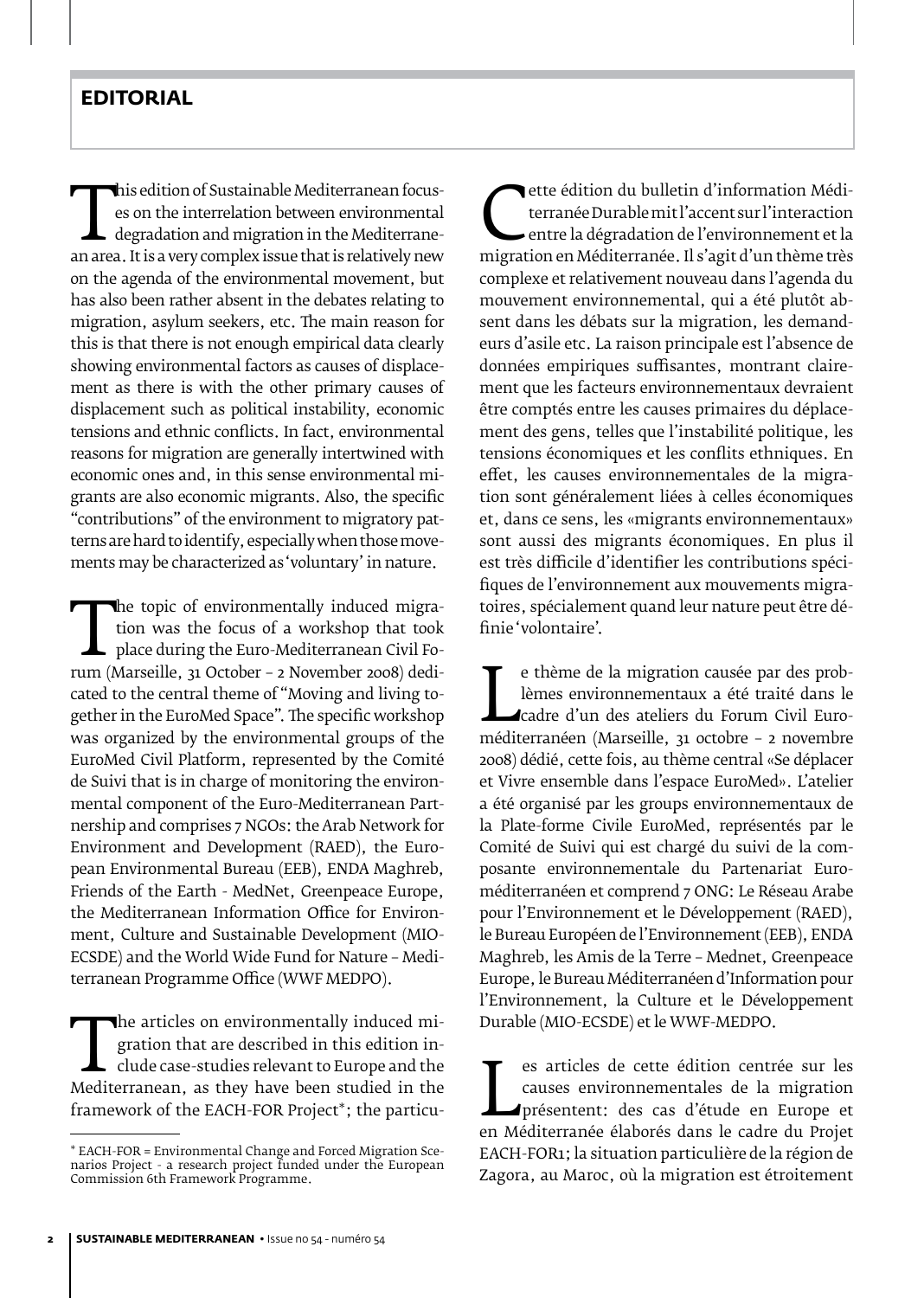lar situation of the Zagora region in Morocco where migration is closely related to soil degradation and particularly desertification; the interrelation between migration, urbanization and environmental degradation; the environmental and social implications of wars, with particular focus on the conflicts in the Middle East; trade policy and its social and environmental impacts in the Euro-Mediterranean area; the promotion of Sustainable Tourism towards environmental and social integrity in the region.

The Workshop's introductory Framework Paper<br>
and its Recommendations are also presented<br>
in this issue of Sustainable Mediterranean.<br>
Some of the concerns of the environmental com-<br>
munity related to environment and migrat and its Recommendations are also presented  $\mathsf{\mathsf{L}}$  in this issue of Sustainable Mediterranean. Some of the concerns of the environmental community related to environment and migration were in the end included in the final declaration of the Civil Forum itself that was presented to the Euro-Mediterranean Meeting of Foreign Ministers during their meeting in Marseille, 3-4 November 2008.

liée à la dégradation du sol et particulièrement à la désertification; la corrélation entre migration, urbanisation et dégradation de l'environnement; les implications environnementales et sociales des guerres, mettant l'accent sur les conflits au Moyens Orient; les politiques économiques et leurs impacts sociaux et environnementaux dans la région Euroméditerranéenne; la promotion du Tourisme Durable vers l'intégrité environnementale et sociale en Méditerranée.

les recommandations formulées sont aussi<br>présentées dans cette édition de la Méditerranée Durable. Certaines des préoccupations<br>de la communauté environnementale liées à e document de cadrage de l'atelier ainsi que les recommandations formulées sont aussi présentées dans cette édition de la Médide la communauté environnementale liées à l'environnement et aux migrations ont été à la fin incluses dans la déclaration finale du Forum Civil qui a été présentée aux Ministres Euro-méditerranéens des Affaires Etrangères lors de leur réunion à Marseille le 3-4 novembre 2008.

| <b>CONTENTS</b>                                                                                            |    |                                                                                                                                    |
|------------------------------------------------------------------------------------------------------------|----|------------------------------------------------------------------------------------------------------------------------------------|
| LINKING ENVIRONMENT AND MIGRATION IN THE<br><b>MEDITERRANEAN</b>                                           |    | INTERLINKS BETWEEN MIGRATION.                                                                                                      |
| ENVIRONMENT AND HUMAN MIGRATION:<br>A COMPLEX RELATIONSHIP                                                 | 4  | URBANIZATION AND ENVIRONMENTAL<br><b>DEGRADATION</b><br>16                                                                         |
| ENVIRONNEMENT ET MIGRATION HUMAINE:<br>UNE RELATION COMPLEXE                                               | 7  | 18<br>WARS AND ENVIRONMENTAL REFUGEES<br>TRADE POLICY AND ITS SOCIAL AND ENVIRONMENTAL<br><b>IMPACTS IN THE EUROMED AREA</b><br>20 |
| LINKAGES BETWEEN ENVIRONMENT AND<br><b>MIGRATION</b>                                                       | 10 | TOURISME ET MIGRATION EN MÉDITERRANÉE<br>21                                                                                        |
| DÉSERTIFICATION ET MIGRATION: UN DÉFI POUR<br>LE DÉVELOPPEMENT DURABLE AU MAROC.<br>LE CAS DU ZAGORA<br>13 |    | RECOMMENDATIONS OF THE ENVIRONMENTAL<br>WORKSHOP EUROMED CIVIL FORUM<br>(MARSEILLE, 31 OCTOBER – 2 NOVEMBER 2008)<br>22            |

**The views and opinions expressed in Sustainable Mediterranean by individual contributors do not necessarily reflect those of MIO-ECSDE or those of our sponsors.**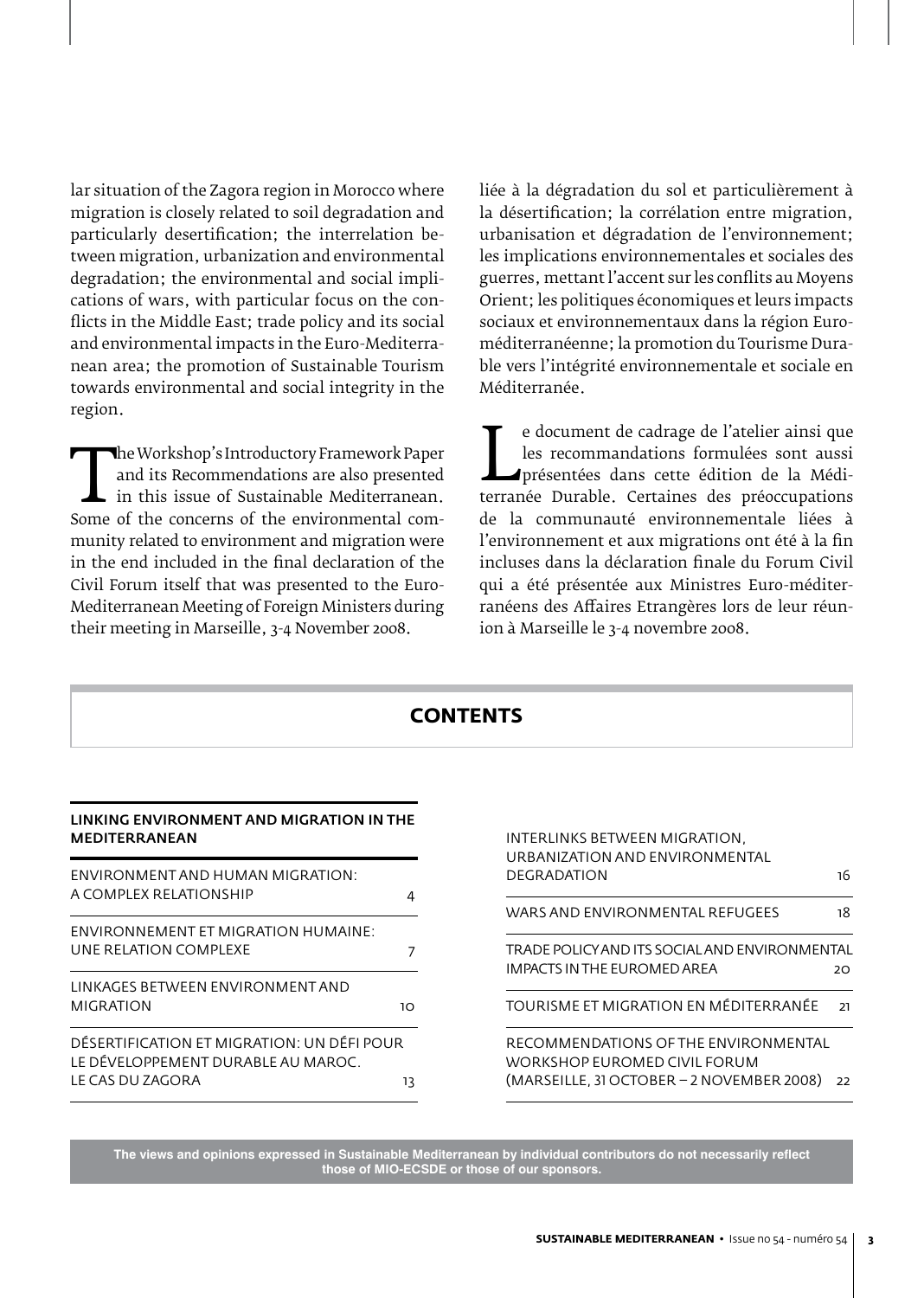## **Environment and Human Migration: a complex relationship<sup>1</sup>**

IF INTOILIERT deterioration, such as land degrada-<br>tion and pollution of water, air or soil are caused by<br>the misuse of resources, poor planning, insufficient<br>infrastructure and ineffective governance and monitoring.<br>The m tion and pollution of water, air or soil are caused by the misuse of resources, poor planning, insufficient The mismanagement of resources and industrial accidents/ pollution are on the increase worldwide to such an extent that ecosystem services are being compromised in all regions of the world (Millennium Ecosystem Assessment - MA) (Renaud et al 2007, pp 22). Particularly highlighted by the MA is the fact that the 2 billion people living in arid, semi-arid and sub-humid regions are extremely vulnerable to the loss of ecosystem services, including water supply (ibid, p 24).

When these factors are superimposed on global en-<br>change (change in rainfall patterns, sea-level rise,<br>increased frequency of heat waves, and so forth, depending<br>on location) it can be foreseen that more of the global popu vironmental change phenomena such as climate change (change in rainfall patterns, sea-level rise, on location) it can be foreseen that more of the global population will be facing environmental stresses in the future. Environmental degradation from local to global scales can also be coupled with increased exposure to environmental hazards (e.g. floods, droughts, hurricanes) and will thus increase the risks these hazards pose to local populations (ibid, p 22).

Therefore, environmental deterioration causes food<br>production to fall, living conditions and standards<br>of living to deteriorate and the population's security<br>to become vulnerable, and, ultimately, leads to their vol-<br>untar production to fall, living conditions and standards of living to deteriorate and the population's security to become vulnerable, and, ultimately, leads to their voluntary or forced migration.

**On the other hand, the movement of people, capital,** goods, and services causes different types of ecosystem change (water stress, desertification, deforestation, etc.). Human migration, combined with population growth an goods, and services causes different types of ecosystem change (water stress, desertification, deforestagrowth and globalization trends can therefore greatly affect the environment and conservation efforts. Urbanization, a dominant trend in the EuroMed region, is a two-edged sword for conservation, moving human populations away from rural and protected areas, but also increasing per capita demand for energy, goods, and services. Migration to the protected areas and the abandonment of marginal rural land present opposite but equally difficult ecological challenges.

EMINIONS WITH RESPECT OF ENVIRONMENTAL TENGERS<br>
generally have in common the fact that they do not<br>
distinguish whether the persons migrating or flee-<br>
than this commonality definitions vary greatly including generally have in common the fact that they do not distinguish whether the persons migrating or fleeing have crossed an international border. However other than this commonality, definitions vary greatly, including whether displacement of environmental refugees is temporary or permanent in nature. For example, El-Hinnawi (Environmental Refugees, United Nations Environment Programme, Nairobi, 1985) defined environmental refugees as: those people who have been forced to leave their traditional habitat, temporarily or permanently, because of a marked environmental disruption (natural and/or triggered by people) that jeopardized their existence and/or seriously affected the quality of their life. By 'environmental disruption' in this definition is meant any physical, chemical, and/or biological changes in the ecosystem (or resource base) that render it, temporarily or permanently unsuitable to support human life (ibid, p 13).

Fet, despite the rapidly growing number of people who<br>
are fleeing their homelands (either to other parts of<br>
their country as internally displaced people or exter-<br>
nally) because of environmental deterioration, there are are fleeing their homelands (either to other parts of their country as internally displaced people or exterat the moment, no specific distinctions being made in the UN debate on migration in terms of the "push" or "pull" factors so environmental migrants/refugees are not recognised specifically within this debate yet. Also the European Union emerging comprehensive strategy on migration does not acknowledge this particular category of migrants. In addition to this topic being timely because of the current emphasis placed by many countries on the subject of migration, the topic of environmental migrants/refugees is also timely because the United Nations is currently rethinking its strategy with respect to the theme of migration in a process inaugurated by the High-Level Dialogue on Migration and Development in 2006 and followed-up by the creation of a Global Forum on Migration and Development where the issue of environmental forced migrations could and should be brought forward \* (ibid, p 10-11).

I environment include rapid urbanization and sprawl,<br>deforestation, water and sanitation stress, abandonment<br>of rural areas, unsustainable agricultural and production n a nutshell, challenges related to migration and the environment include rapid urbanization and sprawl, encroachment on agricultural land, local and global of rural areas, unsustainable agricultural and production systems, difficulties in building effective governance systems and the effects of migrants on source and destination human communities and ecosystems.

<sup>1.</sup> This was the Introductory Framework Paper of the Environmental workshop of the EUROMED CIVIL FORUM (Marseille, 31 October – 2 November 2008)

<sup>\*</sup> In its resolution 58/208 of 23 December 2003, the [UN] General Assembly decided to devote a high-level dialogue to international migration and development during its sixty-first session in 2006 to discuss the multidimensional aspects of international migration and development in order to identify appropriate ways and means to maximize its development benefits and minimize its negative impacts. Additionally, the high-level dialogue focused on policy issues, including the challenge of achieving the internationally agreed development goals, including the Millennium Development Goals (MDGs). Following the High-level Dialogue, the Government of Belgium launched a process to establish the Global Forum on Migration and Development as a voluntary, nonbinding and informal consultative process, led by and open to all States Members of the United Nations and observers. By providing a venue for Governments to address issues related to international migration and development in a systematic and comprehensive way, the Global Forum brings together Government expertise from all regions, promotes dialogue, cooperation and partnerships, and fosters practical and action-oriented outcomes at the national, regional and global levels. (UN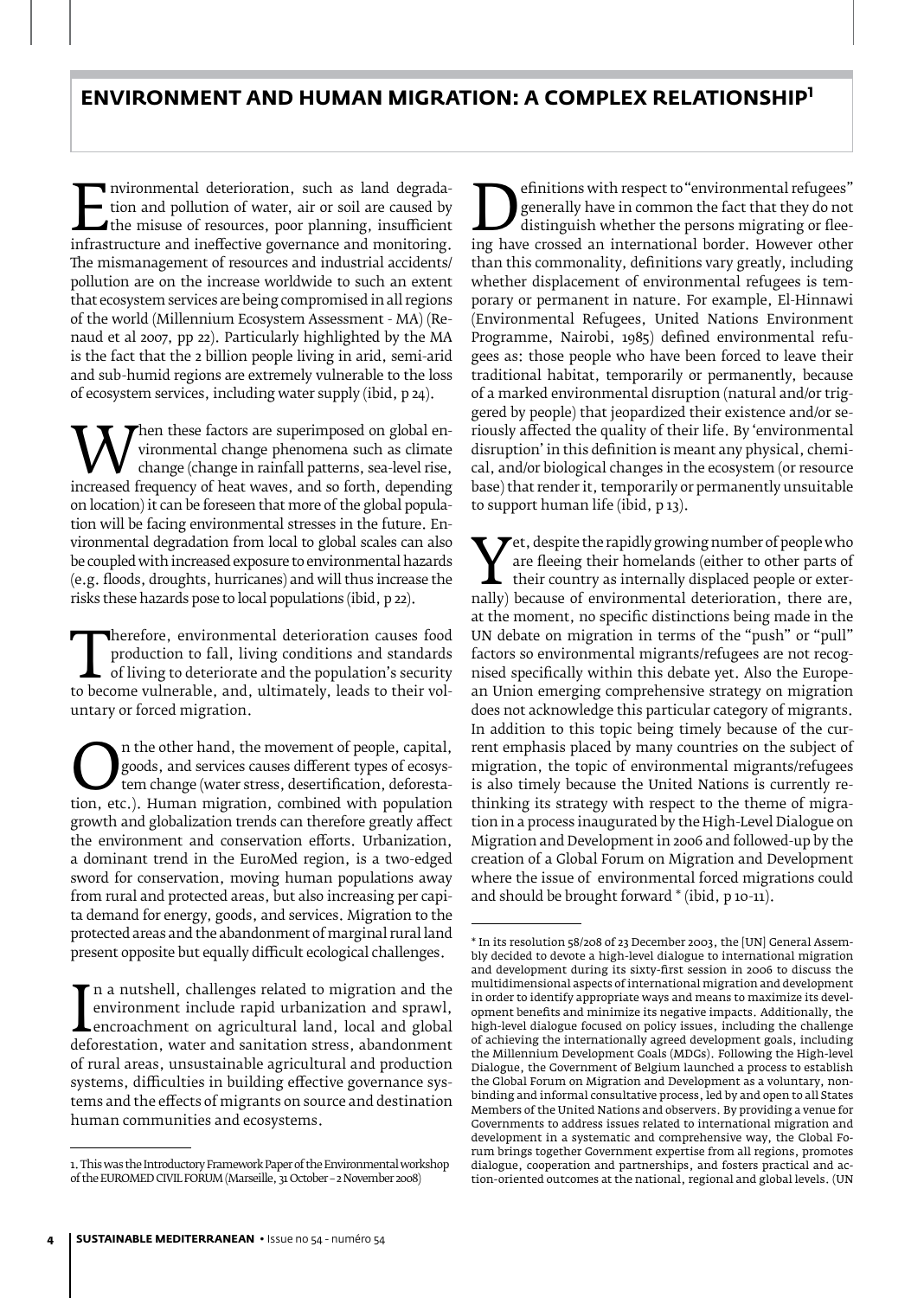The largest sub-group of this tategory' of displaced are those fleeing the impacts of human induced climate change. However, environmental reasons for migration are generally intertwined with economic ones and in this sens those fleeing the impacts of human induced climate change. However, environmental reasons for migrasense environmental migrants are also economic migrants.

displacement is environmental deterioration. Yet, the<br>
environment movement of the EuroMediterranean<br>
has, as in other regions of the world, been rather absent in<br>
the debates relating to migration, asylum seekers, etc. Th displacement is environmental deterioration. Yet, the environment movement of the EuroMediterranean the debates relating to migration, asylum seekers, etc. The problem with viewing environmental factors as causes of displacement is that there is not enough empirical data on the relationship, as there is with the other primary causes of displacement (political instability, economic tensions, ethnic conflicts). Also, the specific contributions of the environment to migratory patterns are hard to pinpoint, especially when those movements may be characterized as "voluntary" in nature. Added to this is the complexity of the many separate yet interlinked political, social, economic, institutional, etc. considerations which should frame any response to the issue of migration, asylum seekers, conservation, etc.

#### **Focusing on Climate Change**

**Projected climate change will complicate both inigration**<br>flows and the future of ecosystems, biodiversity, land<br>use and conservation policy, particularly in the develop-<br>ing countries of the region with limited economic flows and the future of ecosystems, biodiversity, land use and conservation policy, particularly in the developcal capacity for adaptive measures.

The increasing a water-scarce region, the Mediterranean<br>
The increasing frequency and severity of droughts, floods<br>
and other extreme weather events will not only mean an is expected to face even more water challenges in the near future due to the looming climate crisis. and other extreme weather events will not only mean an increased water supply-demand gap, but are also foreseen to have (and have already) other important impacts on the region: accelerated desertification, infrastructure damage, loss of inhabitable and arable land due to soil erosion and landslides, serious alterations of natural habitats and damages in important ecosystems, enhancement of the already noticed saltwater intrusion due to sea-level rise, health issues, etc., jeopardising the region's overall well-being.

A ccording to scenarios, spain and Portugal will be<br>
most affected by climate change within Europe,<br>
Celsius inland, 2100), lower rainfall, and recurring<br>
droughts If non-sustainable use of the natural resources most affected by climate change within Europe, with significant rise in temperature (5-7 degrees droughts. If non-sustainable use of the natural resources by agriculture and tourism continues, this together with the expected climate change conditions might lead to exhaustion of the water resources, soil erosion and desertification, which in turn might lead to an economic downturn and an outmigration in the future (Preliminary findings for the EACH-FOR Project on Environmentally induced migration http://www.each-for.eu/documents/ EACH-FOR\_Preliminary\_Findings\_-\_Final\_Version.pdf).

**M** roocco, Tunisia and Libya are each losing over<br>to desertification. In Egypt, which is uniquely de-<br>pendent upon irrigation, half of irrigated croplands suffer<br>from salinization and Egypt already imports a huge share of 1000 square kilometres of productive land a year to desertification. In Egypt, which is uniquely defrom salinization and Egypt already imports a huge share of its food. Turkey has lost 160,000 square kilometres of farmlands to soil erosion. These environmental pressures are aggravated by population pressures (Norman Mayers, 2005, Environmental Refugees: an Emergent Security Issue).

The industrialised countries of the EuroMed region<br>
over consume resources, thereby leading to carbon<br>
(and other ecological) debts to the rest of the region<br>
and the world. This over consumption, combined with the<br>
direct over consume resources, thereby leading to carbon (and other ecological) debts to the rest of the region direct and indirect impacts of current trade policies, are the main cause of global warming which is now manifesting itself through modified weather patterns around the world; floods, droughts, cyclones, etc., and with corresponding impacts on human communities. So, the environmental movement should be involved in the debates relating to population displacement and asylum seekers. This would be an act of solidarity based on the understanding of the environmental dimensions of the migration issue.

mate change, but also in other areas of environmental<br>degradation, include increasing and spreading infor-<br>mation, building capacity both within nations and across<br>regions reconstruction projects risk reduction strategies **T** ome of the coping strategies that can be used in climate change, but also in other areas of environmental degradation, include increasing and spreading inforregions, reconstruction projects, risk reduction strategies, and spreading the risk so as to minimize its impact.

An example of the effects of climate change: The elevation of sea levels is hardly a concern for Greece – at least for the moment. Nevertheless, the devastating wildfires that hit the country in the summer of 2007 destroyed over 170,000 hectares in the Peloponnese, including agricultural land mostly covered by olive groves. The natural habitat will take at least two decades to recover. At the same time the fires spawned a wave of environmental refugees as thousands of economic migrants (apart from local permanent residents) left the rural areas for the urban centres in search of jobs. More than 48,000 foreigners worked in Ilia, Messinia, Arcadia and Laconia and most of them have been exempt from government benefits for fire victims as well as relief aid from voluntary organizations.

#### **Reflections/concerns**

**Example 2018** ecognition of environmental refugees seems im-<br>perative as well as accepting resettlement of people<br>the need to simultaneously greatly increase assistance for<br>communities impacted by climate change to allow perative as well as accepting resettlement of people displaced by climate change. Equally imperative is communities impacted by climate change to allow for adaptation to changed conditions.

Department of Economic and Social Affairs, Population Division 2007, International Migration and Development Section).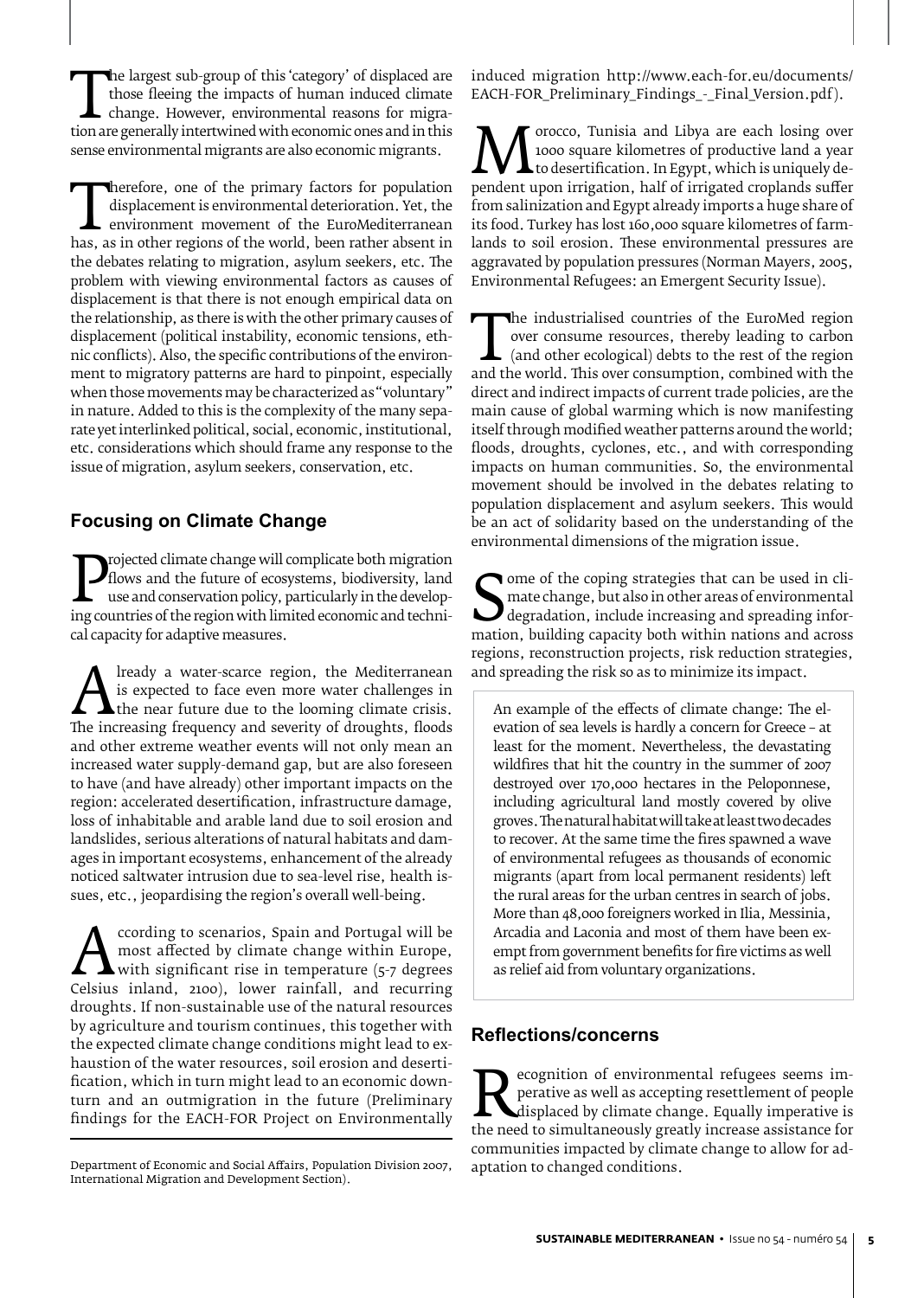policies to improve the livelihoods of migrants, who<br>are mostly poor. The challenge is to find ways of com-<br>bating rural poverty in areas of origin particularly through<br>the achievement of the Millennium Development Goals n regions of destination, countries need to develop policies to improve the livelihoods of migrants, who are mostly poor. The challenge is to find ways of comthe achievement of the Millennium Development Goals, while at the same time promoting a more sustainable use of the rural environment in both areas of origin and areas of destination. Such policies should take into account the desirability of protecting areas of particular ecological value while at the same time encouraging land-use practices that are sustainable and appropriate for the climate, soils and other natural resources. Improving access to family planning in regions of destination is also critical, since high natural increase among migrant populations already settled in frontier areas also adds substantially to demographic pressures on the environment.

**M** gration of existing ecological, demographic and<br>the development of predictive models, which can lead to<br>understand and project human migration patterns and gration of existing ecological, demographic and sociological data and theory which can lead to understand and project human migration patterns and their dynamic relationship with ecological change. This interdisciplinary work could lead to the successful development of effective long-range conservation policy and migration policy.

Along the same lines, more case studies of how environmental degradation affects migration in the EuroMed space should be funded. Practitioners should develop better communication and working relationships between the diff ronmental degradation affects migration in the EuroMed space should be funded. Practitioners should between the different human rights, population, cultural, environmental and migration organizations. Both policymakers and researchers must recognize the cumulative causality of environmental degradation and assist the regions receiving migrants and refugees to reduce the environmental impacts of large movements of people. (Some key questions: How much internal migration in Mediterranean countries is towards rural environments? Does environmental deterioration play an important role in out-migration from rural areas? Does out-migration from rural areas have environmental effects on the places of migratory origin? What kinds of rural environments are people moving into, in what countries of the EuroMed region, and what are the environmental consequences?)

Lease of natural disasters (such as drought), house-<br>holds are victims and need reactions from the policy<br>makers; whereas in case of environmental deterioration,<br>households are partly actors and can determine how they n respect to influencing migration patterns, in the case of natural disasters (such as drought), households are victims and need reactions from the policy households are partly actors and can determine how they respond to environmental change because environmental degradation is gradual (use of water and soil conservation techniques, sustainable use of fertilizers, decision to migrate, etc.). In the latter case a modification of their practices may be encouraged through implementing awareness-raising campaigns which requires strengthening effective public participation (consultation mechanisms, successful awareness campaigns on environmental issues, funding options, etc.).

New methods by which the dynamics of land-use<br>change and conditions of natural systems can be<br>monitored in the context of migration and demo-<br>graphic trends need to be developed. change and conditions of natural systems can be monitored in the context of migration and demographic trends need to be developed.

Search on potential governance models (steward-<br>
ship, rights, incentives and management) and the<br>
role of civil society for areas with valuable ecosys-<br>
tems and biodiversity that are experiencing population<br>
growth and m ship, rights, incentives and management) and the role of civil society for areas with valuable ecosysgrowth and migration pressures is necessary.

**Example 12**<br>
rent Mediterranean political processes (road trans-<br>
port, tourism, motorways of the sea, EuroMed free<br>
trade agreement, etc.) and current EuroMed Environmen-<br>
tal Policy and processes (see Anney) do not appr rent Mediterranean political processes (road transport, tourism, motorways of the sea, EuroMed free tal Policy and processes (see Annex) do not appropriately, if at all, address the concerns mentioned herewith. Will the EuroMed Ministers responsible for Water address these concerns at their meeting (Jordan, October 29th 2008)?. How can civil society ensure that environment/migration concerns are appropriately reflected in the large-scale projects and budget-lines in the Euro-Mediterranean area.

I the forces of globalization and climate change, under-<br>standing the socioeconomic and environmental drivers<br>behind migration is critical. Projecting the likely future<br>distribution and movement of people on our increasing n a world made susceptible to rapid transformation by the forces of globalization and climate change, understanding the socioeconomic and environmental drivers distribution and movement of people on our increasingly populated planet and responding to the conservation threats and opportunities associated with that migration, will require new skills and greater collaboration and integration among disciplines and organizations.

\*Much of the information used in this Introductory Framework Paper have been gathered from publications and other bibliography produced by the United Nations University Institute for Environment and Human Security (UNU-EHS) and in the framework of the EACH-FOR Project (www.each-for.eu) sponsored under the 6th Framework Program of the European Commission.

#### *References:*

*Renaud, F.G.; Bogardi, J.J.; Dun, O.; Warner, K. (2007): Control, Adapt or Flee: How to Face Environmental Migration? InterSecTions no. 5/2007, United Nations University Institute for Environment and Human Security, Bonn.*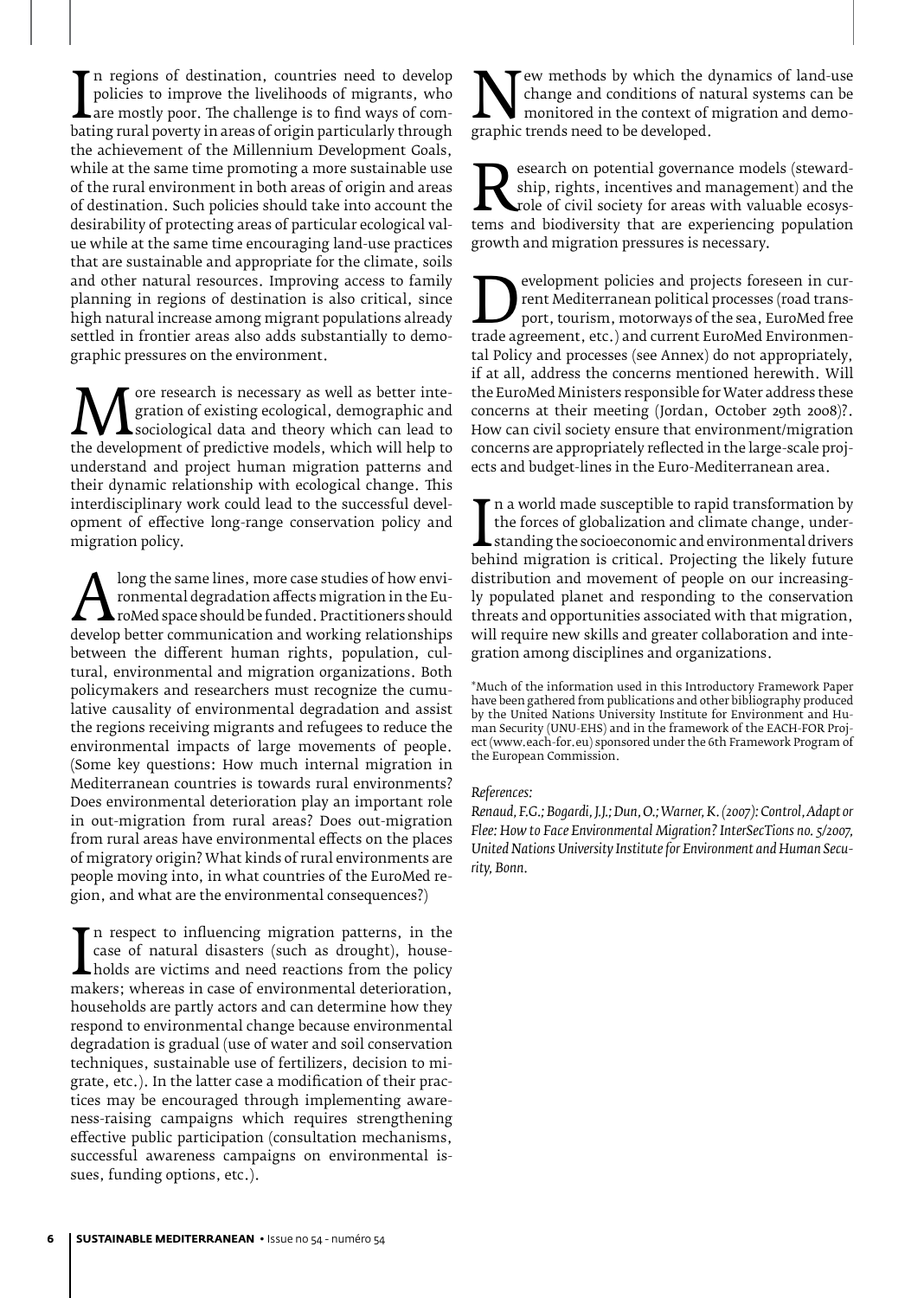## **Environnement et Migration humaine : une relation complexe\***

terre, la pollution de l'eau, de l'air ou du sol est due à<br>
un mauvais usage des ressources, une pauvre planifi-<br>
cation, une infrastructure insuffisante et une gouvernance<br>
et contrôle inefficaces. La mauvaise gestion des a détérioration de l'environnement, comme celle de la terre, la pollution de l'eau, de l'air ou du sol est due à un mauvais usage des ressources, une pauvre planifiet contrôle inefficaces. La mauvaise gestion des ressources et les accidents/pollution industriels sont en train d'augmenter dans le monde entier à tel point que les services des écosystèmes dans toutes les régions de la planète sont compromis (Évaluation des Écosystèmes pour le Millénaire - EM). (Renaud et al 2007, pp 22). L'EM met le point surtout sur le fait que les 2 milliards de personnes vivant dans les régions arides, semi-arides et sous humides sont extrêmement vulnérables à la perte de services des écosystèmes, ciinclus l'approvisionnement d'eau (ibid, p 24).

dans la configuration de changement global de l'environnement,<br>
dans la configuration de chute de la pluie, l'augmentation<br>
du niveau de la mer et de la fréquence des sécheresses etc nes de changement global de l'environnement, comme le changement climatique (le changement du niveau de la mer et de la fréquence des sécheresses etc. selon l'endroit) on peut prévoir que, dans l'avenir, encore plus de la population mondiale fera face au stress dérivant de la dégradation de l'environnement. Celle-ci sera associée à une exposition accrue aux hasards naturels (par ex. les inondations, les sécheresses, les ouragans) augmentant ainsi les risques que ces hasards posent aux populations locales (ibid, p 22).

diminution de la production alimentaire, la dété-<br>
rioration des conditions et des niveaux de vie et, par<br>
conséquent, une diminution de la sécurité des popula-<br>
tions amenant, finalement à leur migration volontaire a détérioration de l'environnement cause donc la diminution de la production alimentaire, la détérioration des conditions et des niveaux de vie et, par tions, amenant, finalement, à leur migration volontaire ou forcée.

dure part, le mouvement des gens, du capital,<br>
types différents de changement des écosystèmes<br>
(pénurie d'eau, désertification, déboisement, etc.). La<br>
migration humaine, combinée avec la croissance démodes marchandises et des services provoque des types différents de changement des écosystèmes migration humaine, combinée avec la croissance démographique et les tendances de la globalisation, peut donc beaucoup affecter les efforts de conservation de l'environnement. Dans ce sens l'urbanisation, une tendance dominante dans la région EuroMed, est une arme à double tranchant, en faisant reculer les populations des régions rurales et des zones protégées, mais augmentant aussi la demande par habitant d'énergie, de marchandises et services. La migration vers les zones protégées et l'abandon de la terre dans un milieu rural marginal présentent des défis écologiques opposés mais aussi difficiles à gérer.

\*Ce document était le Document de cadrage de l'Atelier Environnement du Forum Civil Euro-méditerranéen (Marseille, 31 octobre – 2 novembre 2008)

Transition et à l'environ-<br>
nement incluent l'urbanisation et l'étalement ra-<br>
pides, l'empiètement sur les terrains agricoles, le<br>
déboisement local et global, la pénurie d'eau et l'ineffica-<br>
cité du système sanitaire l' nement incluent l'urbanisation et l'étalement rapides, l'empiètement sur les terrains agricoles, le déboisement local et global, la pénurie d'eau et l'inefficacité du système sanitaire, l'abandon des zones rurales, les systèmes de production et d'agriculture non durables, la difficulté de créer des systèmes de gouvernance efficaces et les effets des migrants sur les écosystèmes et les communautés de provenance ou destination.

mental» ont généralement en commun le fait qu'ils<br>fuite ont traversé une frontière internationale. Pourtant,<br>à part ce point en commun les définitions varient beaues définitions du concept de «réfugié environnemental» ont généralement en commun le fait qu'ils ne distinguent pas si les personnes émigrant ou en à part ce point en commun, les définitions varient beaucoup, même sur la base de la nature temporaire ou permanente du déplacement des réfugiés environnementaux. Par exemple, El-Hinnawi (Environmental Refugees, Programme de Nations Unies pour l'Environnement, Nairobi, 1985) a défini les réfugiés environnementaux comme: les gens qui ont été forcés à quitter leur habitat traditionnel, temporairement ou en permanence, à cause d'une perturbation marquée de l'environnement (naturel et-ou déclenché par l'homme) qui a mis en danger leur existence et-ou a sérieusement affecté la qualité de leur vie. Par 'perturbation de l'environnement' on a voulu se référer à un changement physique, chimique, et-ou biologique de l'écosystème (ou de la base des ressources) qui le rendent, temporairement ou en permanence, inapproprié à soutenir la vie humaine (ibid, p 13).

**Pourtant, magre le nombre rapidement croissant des**<br>
personnes qui s'enfuient de leurs maisons et terri-<br>
l'étranger) à cause de la détérioration de l'environnement,<br>
dans le débat de l'ONU sur la migration il n'y a actue personnes qui s'enfuient de leurs maisons et territoires (vers d'autres régions de leur pays ou même à dans le débat de L'ONU sur la migration il n'y a actuellement aucune distinction spécifique sur les facteurs qui encouragent la migration volontaire ou forcée et donc les migrants/ réfugiés environnementaux ne sont pas encore reconnus dans ce débat. Aussi, la stratégie compréhensive de l'Union Européenne sur la migration qui est en train d'émerger ne reconnaît pas cette catégorie spécifique de migrants. La question des migrants/réfugiés environnementaux est actuelle non seulement pour l'importance récemment donnée par beaucoup de pays au sujet de la migration mais aussi parce que les Nations Unies sont en train de repenser leur stratégie sur ce thème dans un processus inauguré en 2006 par le Dialogue de Haut Niveau sur les Migrations Internationales et le Développement qui a été suivi de la création du Forum Global sur la Migration et le Développement où la question des migrations forcées dues à des causes environnementales pourrait et devrait être avancée\*\*(ibid, p 10-11).

<sup>\*\*</sup> Dans sa résolution 58/208 du 23 décembre 2003, l'Assemblée Générale [des NU] a décidé de consacrer un dialogue de haut niveau au sujet des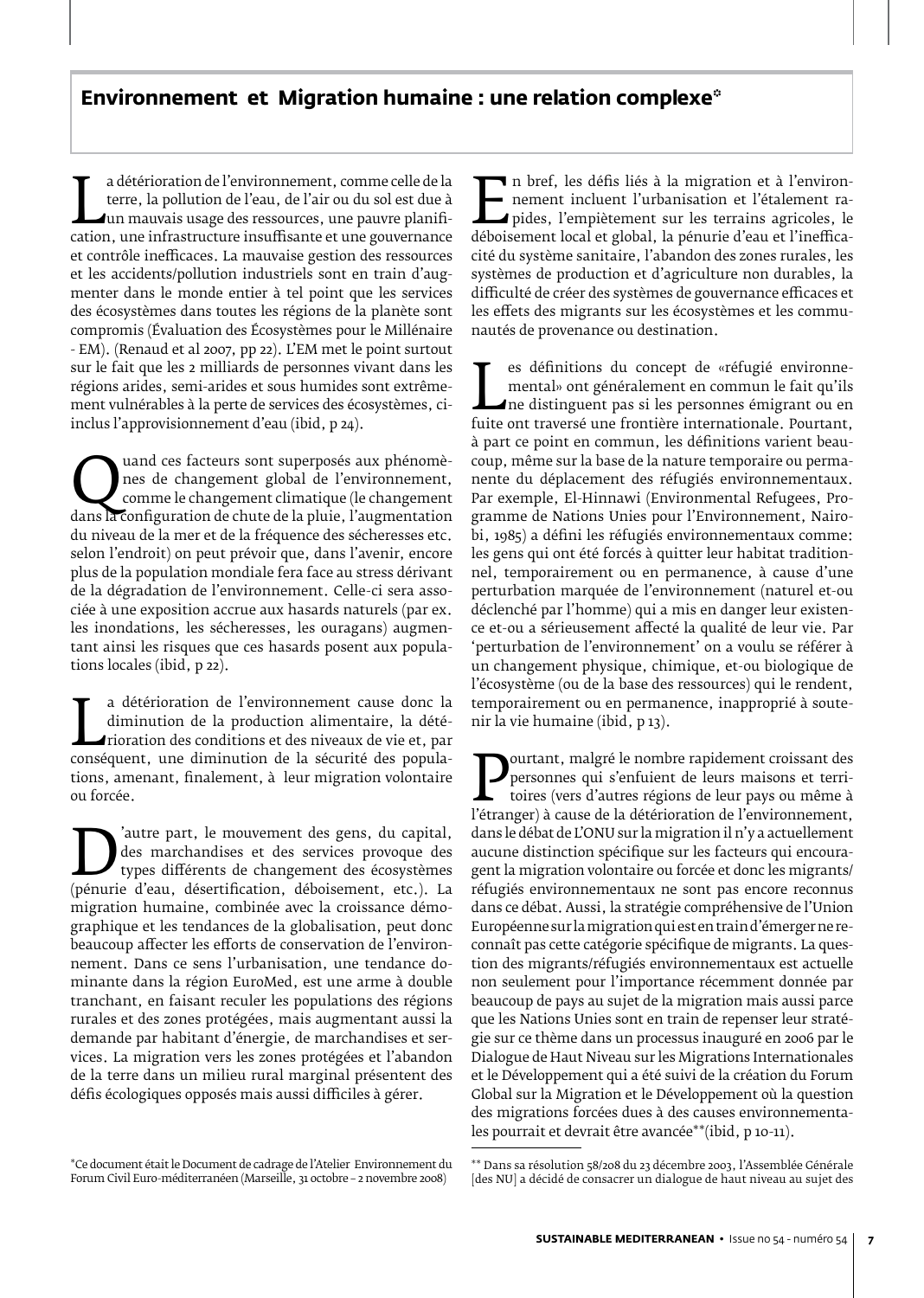Cés est représenté par ceux qui fuient les impacts<br>des changements climatiques causés par l'homme.<br>Pourtant, les causes environnementales de la migration<br>sont généralement entrelacées avec celles économiques et e sous-groupe majeur de cette catégorie de déplacés est représenté par ceux qui fuient les impacts des changements climatiques causés par l'homme. sont généralement entrelacées avec celles économiques et, dans ce sens, les migrants environnementaux sont aussi des migrants économiques.

Alissi, un des facteurs primaires du déplacement ind-<br>
main est la détérioration de l'environnement. Cepen-<br>
ranéen a été, comme dans d'autres régions du monde, assez<br>
absent des discussions et des débats liés à la migrati main est la détérioration de l'environnement. Cependant, le mouvement environnemental Euro-Méditerabsent des discussions et des débats liés à la migration, aux chercheurs d'asile, etc. Un des problèmes qui empêche de considérer les facteurs environnementaux entre les causes de déplacement est qu'il n'y a pas autant de données empiriques qu'il y en a en relation avec d'autres causes primaires de migration (instabilité politique, problèmes économiques, conflits ethniques). Aussi, la contribution spécifique de l'environnement aux schèmes migrateurs est difficile à indiquer, surtout quand ces mouvements peuvent être caractérisés par une nature «volontaire». A cela s'ajoute la complexité de considérations politiques, sociales, économiques, institutionnelles, etc., diverses mais liées, qui devraient encadrer n'importe quelle réponse aux questions de la migration, des chercheurs d'asile, de la conservation, etc.

#### **Focus: Changement Climatiques**

tant les fluxes migratoires que l'avenir des écosystè-<br>mes, la diversité biologique, les politiques de conservation et utilisation des terres, particulièrement dans les<br>navs de la région en voie de développement avant une es changements climatiques prévus compliqueront tant les fluxes migratoires que l'avenir des écosystèmes, la diversité biologique, les politiques de conserpays de la région en voie de développement ayant une capacité économique et technique limitée pour les mesures d'adaptation.

*On s'attend à ce que la Méditerranée*, une région qui souffre déjà pour la pénurie d'eau, fasse face à encore plus de défis dans ce domaine dans l'avenir proche en raison de la crise climatique surgissante. L'augmentation qui souffre déjà pour la pénurie d'eau, fasse face à encore plus de défis dans ce domaine dans l'avenir proche en raison de la crise climatique surgissante. L'augmentation de la fréquence et de la sévérité des sécheresses, des inondations et d'autres événements météorologiques extrêmes produira non seulement une divergence accrue entre la demande et l'offre d'eau, mais on prévoit aussi qu'il y aura (et il y a déjà) d'autres impacts importants dans la région qui compromettraient son bien-être général: désertification accélérée, dommages d'infrastructures, perte des terres habitables et arables due à l'érosion des sols et aux éboulements, altérations significatives des habitats naturels et dommages importants des écosystèmes, augmentation de l'intrusion d'eau salée due à la hausse du niveau de la mer, questions de santé, etc.

Ses plus affectés par les changements climatiques en<br>
Europe, avec une augmentation significative de la<br>
température (5-7 centigrades à l'intérieur, jusqu'au 2100),<br>
une diminution de la chute de pluje et des sécheresses p elon des scénarios, l'Espagne et le Portugal seront les plus affectés par les changements climatiques en Europe, avec une augmentation significative de la une diminution de la chute de pluie et des sécheresses plus fréquentes. Si l'utilisation non-durable des ressources naturelles par l'agriculture et le tourisme continue, celle-ci, avec les changements climatiques prévus, pourrait causer l'épuisement des ressources en eau, l'érosion du sol et la désertification, qui à leur tour pourraient causer dans l'avenir une baisse économique et des migrations (conclusions préliminaires du Projet EACH-FOR sur la migration causée par des facteurs environnementaux http://www. each-for.eu/documents/EACH-FOR\_Preliminary\_Findings - Final Version.pdf).

*Maroc*, Tunisie et Libye perdent plus de 1000 kilo-<br>
se de la désertification. En Egypte, qui dépend<br>
uniquement de l'irrigation, la moitié de la terre irriguée<br>
souffre de salinisation et le navs importe déjà une énorme mètres carrés de terrain productif par an à cause de la désertification. En Egypte, qui dépend souffre de salinisation et le pays importe déjà une énorme partie de ses aliments. La Turquie a perdu 160 000 kilomètres carrés de terres cultivées à cause de l'érosion du sol. Ces pressions environnementales sont aggravées par celles démographiques (Norman Mayers, 2005, Réfugiés Environnementaux: une Question Emergente de Sécurité).

Somment les ressources, en causant ainsi des dettes<br>de carbone (et écologiques) au reste de la région et du<br>monde. Cette surconsommation, combinée avec les im-<br>pacts directs et indirects des politiques commerciales aces pays industrialisés de la région EuroMed surconsomment les ressources, en causant ainsi des dettes de carbone (et écologiques) au reste de la région et du pacts directs et indirects des politiques commerciales actuelles, est la cause principale du réchauffement global qui se manifeste maintenant par des modifications des schémas météorologiques dans le monde: inondations, sécheresses, cyclones, etc. et avec des impacts correspondants sur les communautés humaines. Ainsi le mouvement écologique devrait être impliqué dans les discussions relatives aux déplacements humains et aux chercheurs d'asile. Celui-ci serait un acte de solidarité fondé sur la compréhension des dimensions environnementales de la migration.

Etaines stratégies qui pourraient être utilisées pour<br>
faire face aux changements climatiques et à d'autres<br>
l'augmentation et la dissémination d'informations, la<br>
formation de canacités tant dans les navs qu'à travers les faire face aux changements climatiques et à d'autres causes de dégradation de l'environnement incluent formation de capacités, tant dans les pays qu'à travers les régions, les projets de reconstruction, les stratégies de réduction des risques et de minimisation de leurs impacts.

migrations internationales et du développement pendant sa soixante et unième séance en 2006 au but de discuter les aspects multidimensionnels de ces questions et identifier les voies appropriés pour maximiser les avantages des migrations pour le développement et en minimiser les impacts négatifs. En plus, le Dialogue de haut niveau s'est concentré sur les questions relatives aux politiques, ci-inclus le défi d'accomplir les buts de développement concordés dans le monde entier, comme les Objectifs du Millénaire pour le Développement (OMD). Le Dialogue de Haut Niveau a été suivi par une initiative lancée par le Gouvernement de la Belgique et dirigée à établir le Forum Mondial sur les Migrations Internationales et le Développement, un processus consultatif volontaire et informel, mené par et ouvert à tous les États Membres des Nations Unies et aux observateurs. En fournissant aux Gouvernements un lieu de réunion pour adresser les questions liées aux migrations internationales et au développement d'une façon systématique et complète, le Forum Global réunit l'expertise des Gouvernements de toutes les régions, promeut le dialogue, la coopération et les partenariats et encourage des résultats pratiques et orientés à l'action au niveau national, régional et global. (Département de NU des Affaires Économiques et Sociales, Division sur la Population 2007, Section relative à la Migration internationale et au développement).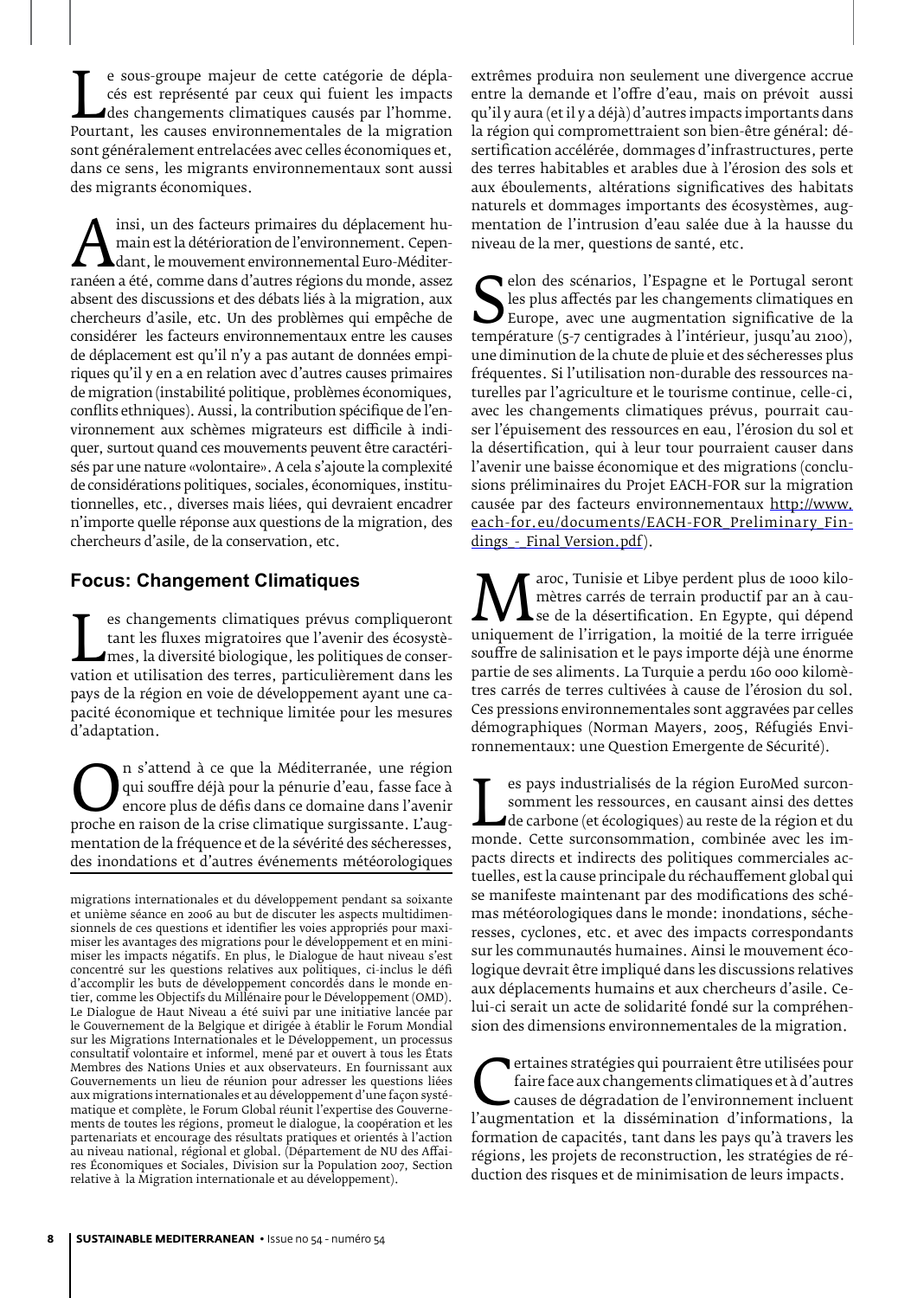Un exemple des effets des changements climatiques : l'hausse du niveau de la mer ne représente guère une inquiétude pour la Grèce – au moins pour le moment. Pourtant, les incendies dévastants qui ont frappé le pays en été 2007 ont détruit plus de 170 000 hectares dans le Péloponnèse, en incluant des terres agricoles couvertes surtout par des oliviers. Il faudra au moins deux décades à l'habitat naturel pour se rétablir. En même temps les feux ont engendré une ondée de réfugiés environnementaux: des milliers de migrants économiques (à part les résidents locaux permanents) ont quitté les zones rurales pour les centres urbains à la recherche d'emploi. Plus de 48 000 étrangers travaillaient dans les régions d'Ilia, Messinia, Arcadie et Laconia et la plupart d'entre eux a été exclue des avantages gouvernementaux pour les victimes des incendies aussi que de l'aide et des secours amenés par des organisations de volontariat.

#### **Réflexions/soucis**

In tugiés environnementaux aussi bien que d'accepter<br>Ia réinstallation des personnes déplacées à cause<br>des changements climatiques. Tout aussi urgente est<br>la nécessité d'augmenter simultanément l'assistance l semble impératif de reconnaître l'existence des réfugiés environnementaux aussi bien que d'accepter la réinstallation des personnes déplacées à cause la nécessité d'augmenter simultanément l'assistance aux communautés affectées par les changements climatiques pour leur permettre de s'adapter aux conditions changées.

Dans les régions de destination, les pays doivent de-<br>
d'existence des migrants, la majorité desquels<br>
sont pauvres. Le défi est de trouver des façons appropriées<br>
pour combattre la pauvreté rurale dans les régions d'orivelopper des politiques pour améliorer les moyens d'existence des migrants, la majorité desquels pour combattre la pauvreté rurale dans les régions d'origine, particulièrement par la réalisation des Objectifs du Millénaire pour le Développement, en promouvant en même temps une gestion plus durable de l'environnement rural tant dans les régions d'origine que dans les régions de destination. De telles politiques devraient tenir compte de la désirabilité de protéger des zones de valeur écologique particulière, encourageant en même temps les pratiques d'utilisation de la terre durables et appropriées pour le climat, les sols et les autres ressources naturelles. L'amélioration de l'accès à la planification familiale dans les régions de destination est aussi cruciale, puisque les hauts tas de croissance naturelle parmi les populations déjà installées dans les zones de frontière augmentent aussi considérablement les pressions démographiques sur l'environnement.

Tus de recherche est nécessaire, aussi bien qu'une<br>
meilleure intégration à la théorie des données éco-<br>
logiques, démographiques et sociologiques existan-<br>
tes, au but de développer des modèles prédictifs qui aident<br>
à co meilleure intégration à la théorie des données écologiques, démographiques et sociologiques existanà comprendre et projeter les schémas migratoires et leur rapport dynamique avec les changements écologiques. Ce

travail interdisciplinaire pourrait amener au développement de politiques de conservation et de migration efficaces à long terme.

En ligne avec ces considérations, plus d'études de cas sur les effets de la dégradation environnementale<br>
sur la migration dans la région EuroMed devraient<br>
être financées. Les experts du secteur devraient développer<br>
une sur les effets de la dégradation environnementale sur la migration dans la région EuroMed devraient une meilleure communication et rapports de travail entre les différentes organisations qui s'occupent des droits de l'homme, de la population, de la culture, de l'environnement et de la migration. Les politiciens et les chercheurs doivent reconnaître la causalité cumulative de la dégradation environnementale et aider les régions accueillant les migrants et les réfugiés à réduire les impacts de grands déplacements de personnes sur l'environnement. (Quelques questions clé : Combien de migration intérieure dans les pays Méditerranéens est dirigée vers les zones rurales? Estce que la détérioration de l'environnement joue un rôle important dans la migration hors des zones rurales? Estce que la migration des zones rurales a des effets environnementaux sur les régions d'origine des migrants? Dans quels types d'environnements ruraux se déplacent les gens? Dans quels pays de la région EuroMed et avec quelles conséquences environnementales?)

*A* l'égard de l'influence sur le schémas de migration,<br>
en cas des désastres naturels (comme la sécheresse)<br>
les habitants sont victimes et ont besoin des réac-<br>
la déférioration environnementale les population mêmes en cas des désastres naturels (comme la sécheresse) les habitants sont victimes et ont besoin des réacla détérioration environnementale les population mêmes sont en partie des acteurs et peuvent déterminer la réponse aux changements parce-que cette dégradation est graduelle (utilisation de techniques de conservation du sol et de l'eau, usage durable d'engrais, décision d'émigrer, etc.). Dans le dernier cas une modification de leurs pratiques peut être encouragée par des campagnes de sensibilisation qui exigent le renforcement d'une participation publique efficace (mécanismes de consultation, campagnes réussies de sensibilisation sur questions environnementales, options de financement, etc.).

Lesquelles la dynamique du changement d'utilisation<br>des terres et de conditions de systèmes naturels peut<br>être contrôlée dans le contexte de la migration et des ten-<br>dances démographiques l faut aussi développer de nouvelles méthodes à travers lesquelles la dynamique du changement d'utilisation  $\mathsf{\mathsf{L}}$ des terres et de conditions de systèmes naturels peut dances démographiques.

estion, droits, incitations et gestion) et la recon-<br>naissance du rôle de la société civile sont nécessaires<br>pour régions ayant des écosystèmes et une diversité biolo-<br>gioue importants et qui connaissent croissance démogra a recherche de modèles potentiels de gouvernance (gestion, droits, incitations et gestion) et la reconnaissance du rôle de la société civile sont nécessaires gique importants et qui connaissent croissance démographique et pressions de migration.

prévus dans divers secteurs (transport routier, tou-<br>
risme, autoroutes de la mer, Accord de Libre Echange<br>
EuroMed, etc.) ainsi que la politique et les processus en-<br>
vironnementaux actuels n'adressent pas de facon approes projets Euro-Méditerranéens de développement prévus dans divers secteurs (transport routier, tourisme, autoroutes de la mer, Accord de Libre Echange vironnementaux actuels n'adressent pas de façon appro-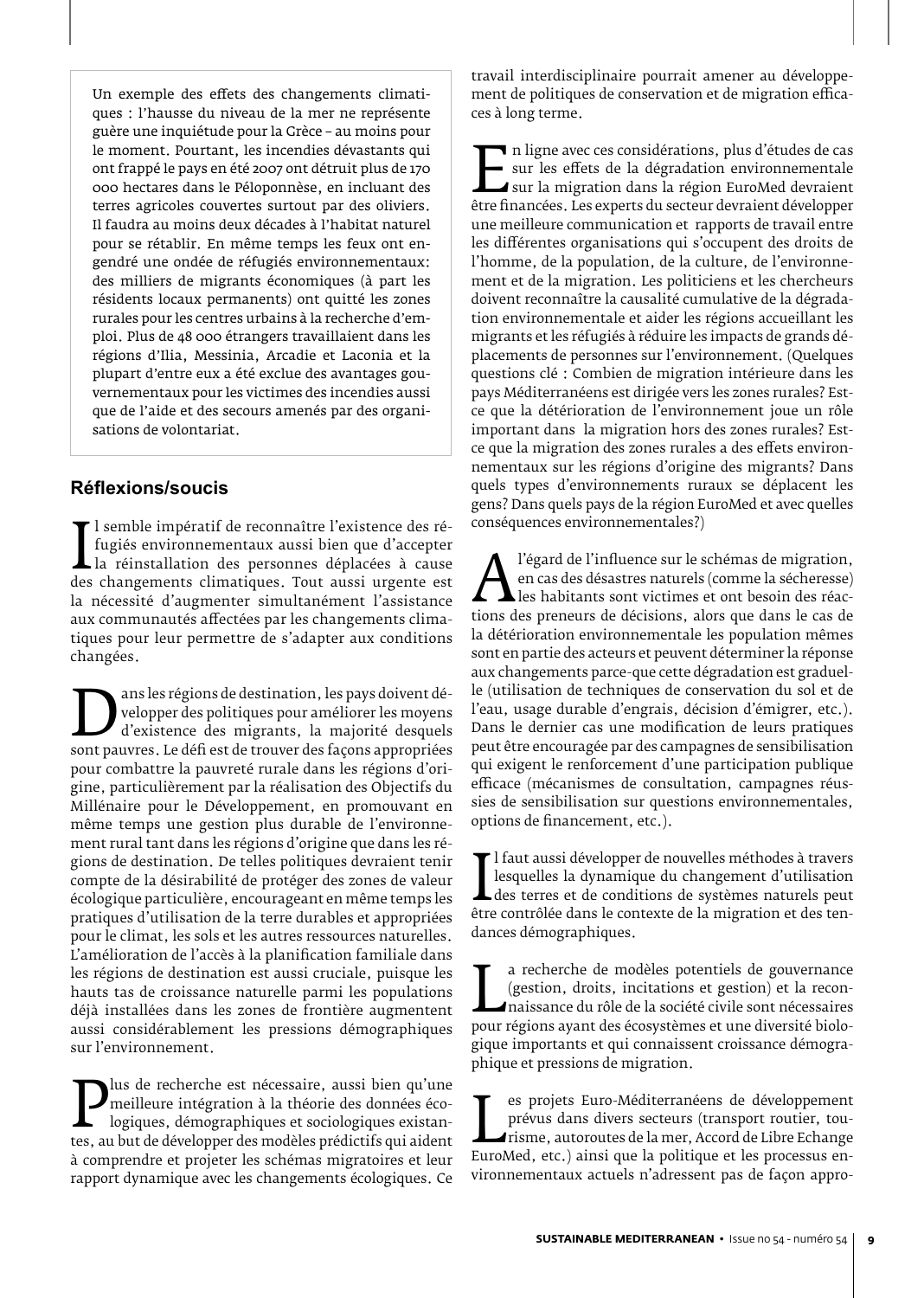priée les soucis ci-mentionnés. Est-ce que les Ministres EuroMed responsables de la gestion de l'eau traiteront ces inquiétudes pendant leur réunion (en Jordanie, le 29 octobre 2008)? Comment pourrait la société civile garantir que les soucis liés à environnement/migration seront reflétés de façon appropriée dans les projets à grande échelle et dans les budgets EuroMed?

France rendu susceptible à transforma-<br>des changements climatiques, la compréhension<br>des motivations socio-économiques et environnementales<br>de la migration est cruciale. La nécessité de prévoir la distions rapides par les forces de la globalisation et des changements climatiques, la compréhension de la migration est cruciale. La nécessité de prévoir la distribution et le mouvement futurs des gens sur notre planète, de plus en plus peuplée, et de répondre aux menaces

de conservation et aux opportunités associées à cette migration, rendront essentielles des nouvelles compétences et une plus grande collaboration et intégration parmi les disciplines et les organisations.

\*Beaucoup des informations utilisées dans ce Document ont été prises dans des publications produites par le United Nations University Institute for Environment and Human Security (UNU-EHS) et dans le cadre du projet EACH-FOR (www.each-for.eu), financé par le FP6 de la CE.

#### *Référence:*

*Renaud, F.G.; Bogardi, J.J.; Dun, O.; Warner, K. (2007): Control, Adapt or Flee: How to Face Environmental Migration? InterSecTions no. 5/2007, United Nations University Institute for Environment and Human Security, Bonn.*

#### **Linkages between environment and migration – The EACH-FOR Project and four Mediterranean region case studies**

Olivia Dun , Alfons Fermin and Jill Jäger

**COVERTHE PAST THE PAST THE PAST THE PAST THE PROPERTITY OF THE PROPERTIES (EACH-FOR)** project (http://www.each-for.eu) have been investigating the "environmental signal" research institutions\* involved in the Environmental Change and Forced Migration Scehave been investigating the "environmental signal" in ongoing migration and people's decisions to move. The project, funded by the European Commission under the 6th EU Framework Programme for Research and Technological Development (FP6), has involved conducting research in 22 case study locations around the world (see figure).

Exercit conducted under the project seeks to<br>address the following two objectives:<br>i. To discover and describe the causes of forced<br>migration in relation to environmental<br>degradation/change and their association with other address the following two objectives: 1. To discover and describe the causes of forced migration in relation to environmental degradation/change and their association with other social, political and economic phenomena in Europe and in the main countries of migration origin. 2. To provide plausible future scenarios of environmentally-induced forced migration.

This project arose out of a recognition that chan-<br>ges in the natural and human-made environ-<br>ment could become significant factors among<br>the causes of forced migration in the future, espe-<br>cially in light of current clima ges in the natural and human-made environment could become significant factors among cially in light of current climate change projections. However, currently there is a significant lack of understanding and empirical research that examines the linkages between environmental change and migration. In particular there is a definitional debate over terminology linked to environmentally induced migration: how do we define those who are on the move or displaced by environmental factors?; how do we distinguish them from other types of migrants or refugees? There is debate over whether there is such a thing as environmental migration – can environmental factors be identified as a root cause for displacement since migration is often multi-faceted? Finally there is also a question of who should provide protection to environmental migrants, if they exist.

As such the EACH-FOR project has been an important than the current and future environmental triggers of forced migration and establishing an area of research in this direction. Of significance, the tant initial step towards gaining accurate information about the current and future environarea of research in this direction. Of significance, the EACH-FOR project has provided a basis for a wider dialogue on the whole question of environmental migration with several pioneering events having taking place in 2008 including a Research Workshop on Migration and the Environment in Munich, Germany during April

<sup>\*</sup> The European Research Centre on Migration and Ethnic Relations (Ercomer) of the Erasmus University Rotterdam (EUR), The Netherlands; The Center on Migration, Citizenship and Development, Faculty of Sociology, University of Bielefeld, Germany (UNIBI - COM-CAD); Institute for Environment and Human Security, United Nations University (UNU-EHS), Bonn, Germany; Sustainable Europe Research Institute (SERI), Vienna, Austria; Center for Ethnic and Migration Studies (CEDEM), Université de Liège, Belgium. Department of Medieval, Modern and American History, Universidad del País Vasco / Euskal Herriko Unibertsitatea (UPV-EHU), Spain; and ATLAS Innoglobe Ltd., Budapest, Hungary.

Olivia Dun (dun@ehs.unu.edu) is a Research Associate at the United Nations University Institute for Environment and Human Security (UNU-EHS) in Bonn, Germany and a PhD Candidate of the University of Sydney, Australia

Dr. Alfons Fermin (fermin@fsw.eur.nl) is a Senior Researcher at the Sociology Department at the Erasmus University Rotterdam, The Netherlands. Dr. Jill Jäger (jill.jaeger@seri.at) is Scientific Director of the EACH-FOR project and has been a Senior Scientist at the Sustainable Europe Research Institute (SERI) in Vienna, Austria.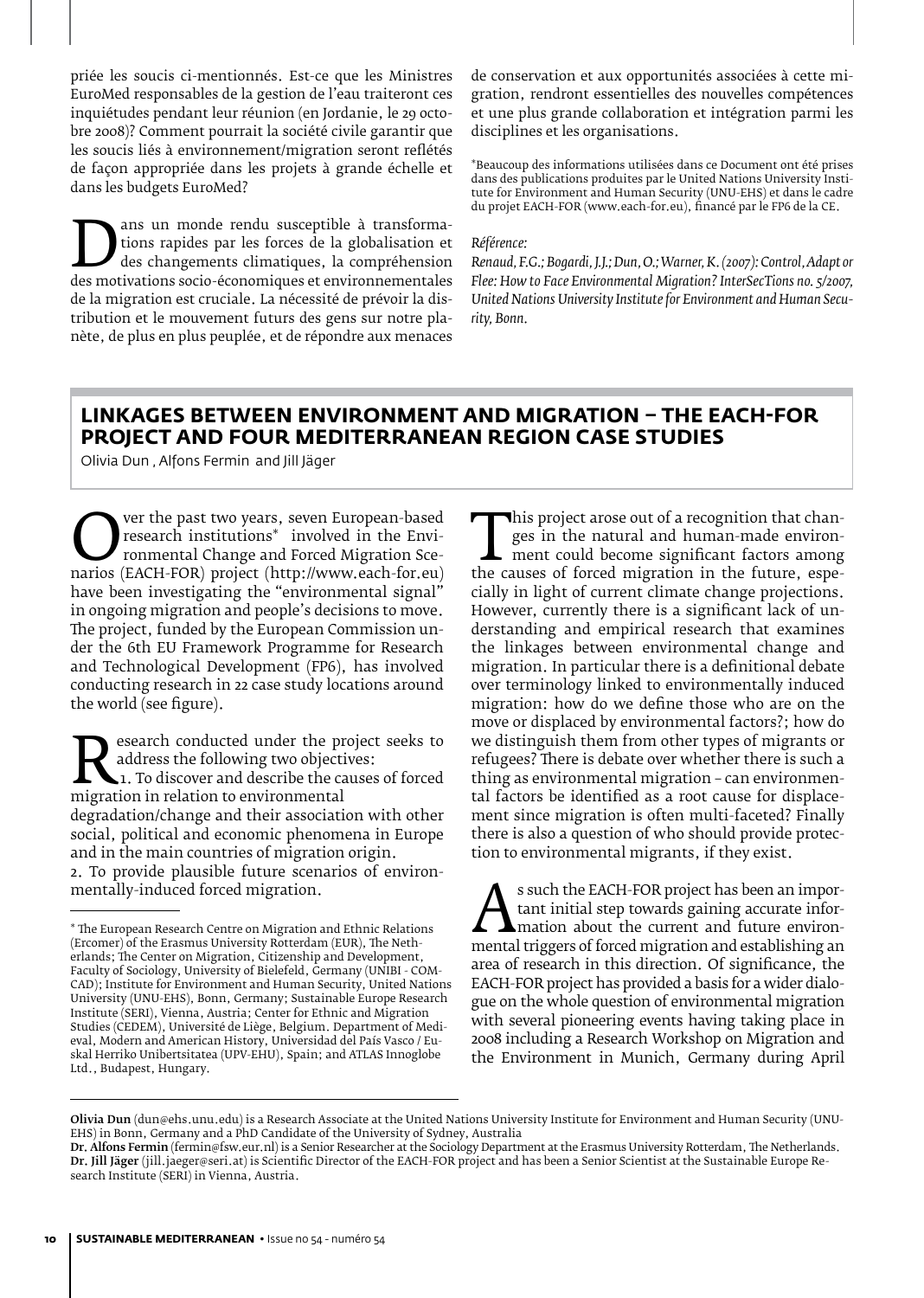

2008 and the International Conference on Environment, Forced Migration and Social Vulnerability in Bonn, Germany in October 2008.

A the EACH-FOR project has conducted research<br>in Morocco, Turkey, Egypt and Spain. In Mo-<br>rocco, Prof. Mohamed Ait Hamza (Director of Centre<br>des Etudes Historique et Environmentales (CEHE) the EACH-FOR project has conducted research in Morocco, Turkey, Egypt and Spain. In Morocco, Prof. Mohamed Ait Hamza (Director of Centre des Etudes Historique et Environmentales (CEHE) of ICRAM, Rabat) and Brahim El Faskaoui (Professor of Human Geography, Moulay Ismail University, Meknes) conducted research in the rural oasis villages of Ktaoua and Mhamid in the Drâa valley, which are both experiencing out-migration and are subject to severe environmental problems, especially salinisation, desertification and water shortage\*\* . Environmental degradation over the last decades is attributed to the dam construction and prolonged periods of drought in the 1980s in particular. Due to their location at the desert fringe both palm groves lag behind in development and basic services.

Exerch into the linkages between environmental<br>tal change and migration in these two oasis vil-<br>grants and 30 non-migrants. Interviews showed that<br>the negative impact of environmental degradation on tal change and migration in these two oasis villages involved interviews with experts, 30 mithe negative impact of environmental degradation on agriculture and livestock farming over the last decades

is a main motive for migration. Analysis of secondary data and expert interviews, however, indicate that the relation between environment and migration is much more complex and less deterministic. Temporal and seasonal internal migration is a traditional strategy to diversify resources. Additionally, both migration patterns and environmental degradation processes have changed over the last decades. The mechanisms of migration vary between the different occupational and socio-ethnic groups. Although internal migration of family members is still dominant, permanent migration of whole families is occurring more often. Migration patterns are changing because of opening up of the rural society by migration itself as well as urbanization, schooling, media and development. The environmental factor of water shortage remains an important migration motive in rural areas, because of the increasing competition over water between rural villages and cities, different regions in the Valley and the increasing water demand by the tourist sector.

In Canada, conducted research in Suruç (a district<br>in the southeast of Turkey) where the depletion of<br>groundwater sources in the 1990s due to uncontrolled<br>water pumping for cotton cultivation irrigation since n Turkey, Zeynep Kadirbeyoglu of McGill University in Canada, conducted research in Suruç (a district in the southeast of Turkey) where the depletion of water pumping for cotton cultivation irrigation since the late 1950s forced the majority of the population to relocate\*\*\*. In particular, those whose livelihoods depended on irrigated agriculture migrated to the city-centres in the region or to other cities throughout

<sup>\*\*</sup> Information is extracted from the EACH-FOR Morocco case study Policy Brief and Ait Hamza, Mohamed; El Faskaoi, Brahim 2008: Migration et changement Environnemental. Cas des oasis du Draâ Moyen (Maroc). (Migration and environmental change in Morocco: The case of rural oasis villages in the Middle Drâa Valley.), subcontracted by the EUR. Environmental Change and Forced Migration Scenarios (EACH-FOR) Project Report which will soon be available on the EACH-FOR project website (http://www.each-for.eu/)

<sup>\*\*\*</sup> Information is extracted from the EACH-FOR Turkey case study Policy Brief and Kadirbeyoglu, Zeynep 2008: EACH-FOR – Forced Migration / Regions: Turkey Case Study Report. Environmental Change and Forced Migration Scenarios (EACH-FOR), subcontracted by UNIBI-COMCAD. Project Report which will soon be available on the EACH-FOR project website (http://www.each-for.eu/)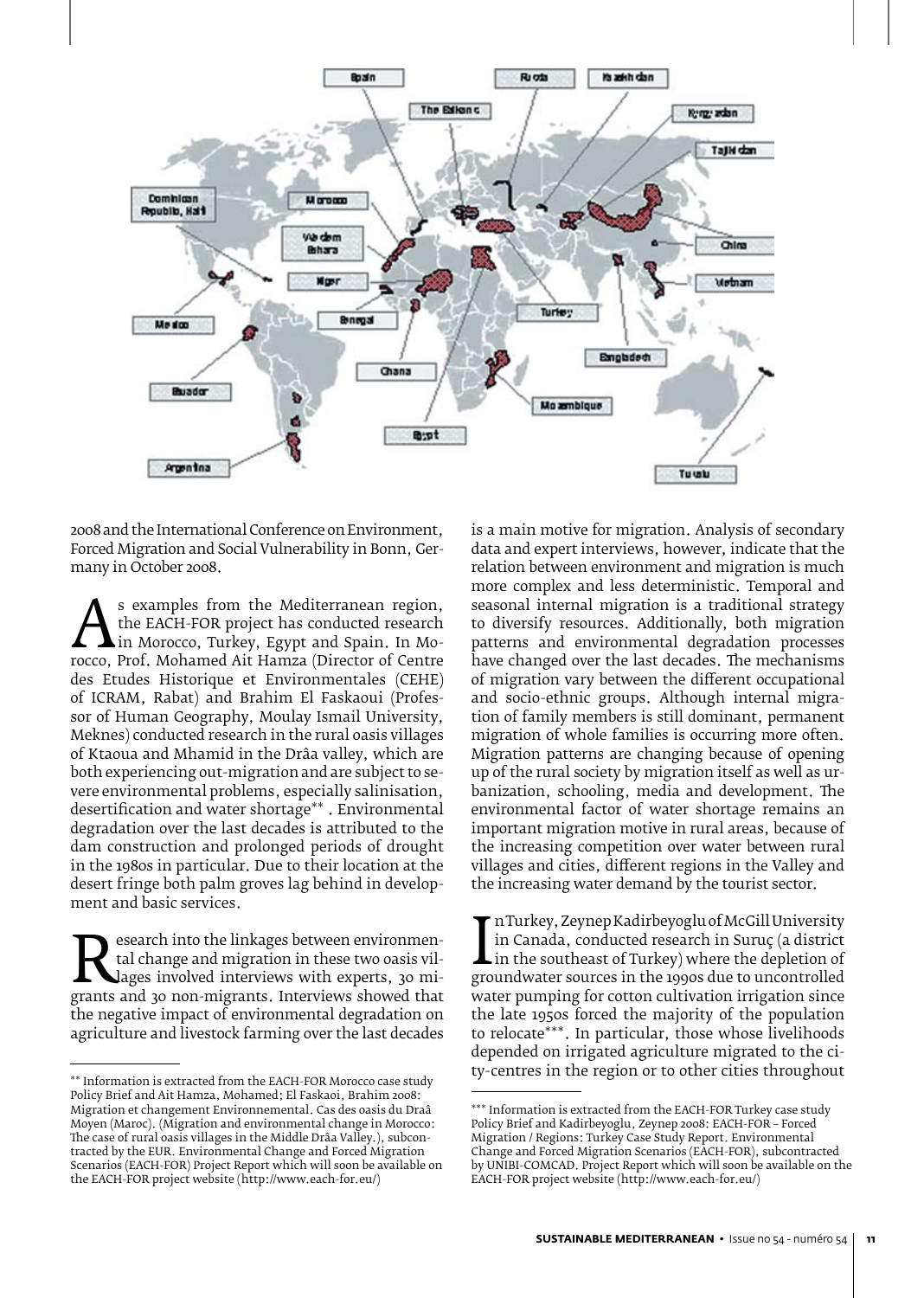Turkey. Some became seasonal migrants and rented land in other districts or provinces or became sharecroppers and continued agricultural production while others changed sectors.

Findings from this research involving interviews<br>with experts and 20 migrants who had left Sur-<br>ruç indicated that all sectors of society migra-<br>ted because of the environmental stressors (not only<br>the farmers). The most s with experts and 20 migrants who had left Suruç indicated that all sectors of society migrated because of the environmental stressors (not only the farmers). The most socially vulnerable migrate seasonally as agricultural or construction workers. Those who could afford to migrate and those who had relatives elsewhere in Turkey migrated permanently to larger cities. However, there was no state support for those who had to migrate. There is a project to deliver water to Suruç from Ataturk Dam but the project has been postponed for the past 10 years.

The case study for Egypt was conducted by Dr. Tadenier Afifi of the United Nations University Institution to the United Nations University in Bonn,
Cermany. The 30 migrants that were interviewed were
mainly in the centre mer Afifi of the United Nations University Institute for Environment and Human Security in Bonn, mainly in the centre of the Nile Delta, the Nile Valley (South and North), Eastern and Western Nile Delta, newly reclaimed desert lands and slums of Old Cairo . The interviews showed that causes of migration are often attributed to factors such as poverty and unemployment without recognition of the fact that these factors are totally or partially caused by environmental degradation. Importantly, the migrants who leave their villages and regions or the country can only do that if they have the necessary financial means. In many cases this is not possible, since the environmental degradation had a negative impact on their income. Furthermore, most of the people that migrate due to environmental problems leave their town or region but not the country. The research indicated that ownership of the land is a very important factor that influences the migration decision. As long as the farmers are hired on the land, they are very mobile and flexible in response to environmental changes. Hence, there is an inverse relationship between the ownership of the land and the willingness to migrate. Owners of land would not leave, unless there is no alternative left or they are officially displaced by the government.

The fourth EACH-FOR case study for the Mediterra-<br>
nean is for Spain, and was led by Dr. Alfons Fermin<br>
of the European Research Centre on Migration and<br>
Ethnic Relations of the Erasmus University Rotterdam.<br>
This is a lit nean is for Spain, and was led by Dr. Alfons Fermin of the European Research Centre on Migration and This is a literature study which examined the changing relation between migration, environment and development in Southeast Spain (Almeria) from the late 19th century up to the present. Historically, environmental pressures on traditional agriculture (especially water shortage) in combination with poverty and economic underdevelopment pushed Almeria's population out, with the migrants attracted by more promising economic opportunities in North Spain, North Africa, Latin America and Western Europe. Emigration from Almeria

continued in the first phase of economic development in the 1960s. Recently, however, intensive greenhouse agriculture on the coastal plains of Almeria, together with tourism, have transformed Almeria from one of the poorest into one of the most thriving provinces of Spain. Economic development, improvement of transportation links, and the introduction of technology to solve the problem of unreliable water supply together enabled the exploitation of the ecological asset of the region, its mild climate, for both agricultural and tourist purposes.

The case studies show the complex linkages<br>between environment, development and mi-<br>gration. The willingness to migrate depends on<br>the availability of financial resources and is reduced if<br>people own agricultural land Trad between environment, development and migration. The willingness to migrate depends on people own agricultural land. Traditional patterns of migration in developing countries are often related to environmental pressures, but this migration is most often internal and not international. Environment is more often mentioned as a main motive for migration by migrants themselves in cases with a clear turning point (droughts, dam construction, and ground water depletion) than in cases of gradual degradation, as in the Egypt case study. The four Mediterranean case studies show that water shortage is often partly a human-made problem, caused by the absence of effective state control and water management, increasing population pressure, adverse effects of dam construction, increasing water demand due to modernisation and tourism, and agricultural transformations due to the insertion in the wider market. However, in reverse, socio-economic development makes technological means available to compensate for water shortage in semi-arid regions. Overall conclusions from the EACH-FOR project are still to be drawn but preliminary assessment indicates the needs for policy responses to integrate governance, improved organisation of resettlement programmes, stronger linkages with development programmes to increase adaptive capacities (e.g. education, health, land tenure) and a need to mitigate environmental degradation.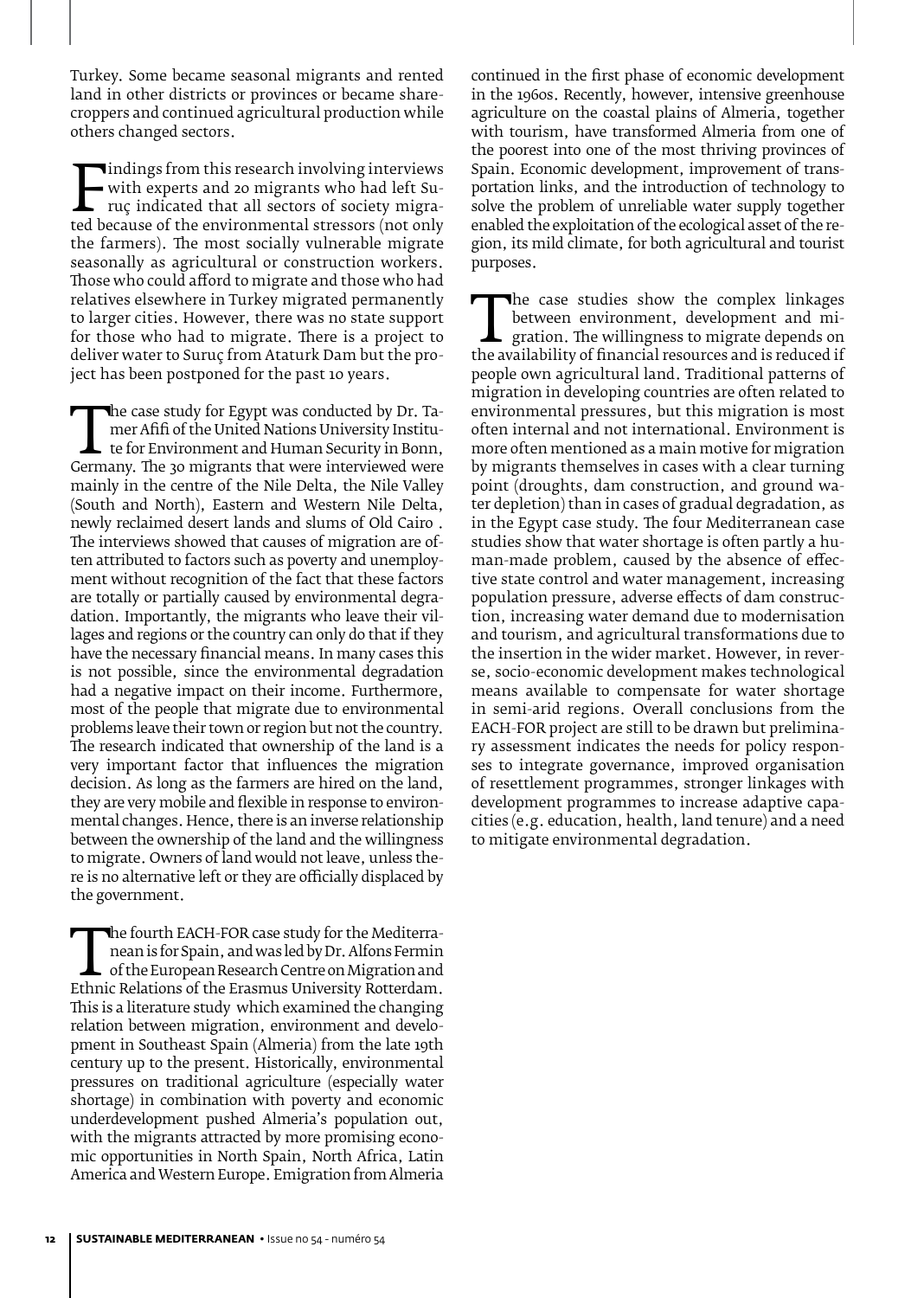## **Désertification et migration: Un défi pour le développement durable au Maroc. Le cas du Zagora**

Abdelghani MAROUFI, Secrétaire Général du CMEPE / MAROC, marinfomad@yahoo.com

#### **Présentation de la province de Zagora : caractéristiques démographiques et économiques.**

Le Maroc est concerne à 93% par la désertification et à divers degrés, la province de Zagora figure au sommet des régions affectées avec Tata, Figuig, Errachidia et Assa-Zag. Elle est considérée parmi les plus désertiques au Maroc, elle s'étend au Sud Est marocain dans la vallée de Draa entre les chaînes montagneuses du Saghro au Nord et du Bani au Sud, sur une superficie de 23.000 km2 pour une population sédentaire de 283.368 habitants en 2004.

La densité moyenne pour l'entier du territoire est de 12 hab/ km2, elle est peu peuplée à cause de la nature désertique de son climat. Cette population peut croître ou décroître en fonction du retour massif des jeunes travailleurs d'Europe. Le taux de précipitations enregistré avoisine les 80 mm au niveau d'Agdz et moins de 50 mm plus au Sud de la province, aux environs de Tagounite et de M'hamid. Une rareté accentuée par les changements climatiques dus aux émissions des gaz à effet de serre.



La population de Zagora vit essentiellement d'agriculture, activité mise à mal par une sécheresse endémique et par la dégradation de la qualité du sol qui entraîne une baisse régulière des rendements, et de tourisme florissant grâce à la richesse des sites naturels et des monuments historiques dont certains remontent à l'âge de pierre.

## **La désertification: conditions de vie pénible et pauvreté**

La zone de Zagora est très pauvre elle a connu durant plusieurs décennies une marginalisation de la part des différents gouvernements qui se sont succédés depuis l'indépendance du Maroc en 1956. Les effets de la sécheresse et de la désertification constituent une menace pour les quelques cultures que cette région aride produit. Les palmeraies de la région enregistrent des rendements en diminution presque constante, ils sont menacés de disparition, notamment sous l'effet de la dégradation des sols. On peut également ajouter le henné de Tazarine, célèbre dans tout le Maroc pour sa qualité et autres cultures vivrières qui subissent les aléas climatiques. Eu égard la rareté des ressources dans la région, cette baisse a produit un impact manifeste sur les conditions de vie de la population de la région tenant compte du degré de dépendance du secteur agricole faute d'alternatives. La désertification gagne inexorablement du terrain sous l'effet de l'érosion du sol, et l'homme a considérablement contribué à la dégradation du couvert végétal et à la surexploitation des ressources.

L'impact de la désertification sur le dépeuplement des villages indique qu'on ne peut dissocier lutte contre la désertification et lutte contre la pauvreté. Les villageois de ces régions (les paysans, les éleveurs transhumants) et face au retentissement des superficies cultivables et de la rareté de l'eau, décident d'abdiquer en écoulant leurs maigres biens pour prendre la direction des centres urbains. Un choix aux conséquences souvent désastreuses car les villes elles-mêmes ne disposent pas de l'infrastructure nécessaire pour accueillir ces nouveaux arrivants, ce qui favorise la recrudescence de la mendicité, de l'économie informelle et le gonflement des bidons villes…

#### **Tinfou: le rêve des jeunes pour la migration**

En réalité, le douar de Tinfou dans la région de Zagora réunit tous les éléments qui gravitent autour de la problématique de la désertification. Les précipitations annuelles (65 mm) sont très rares ou inexistantes durant une longue période. La population locale imputée à l'éloignement et surtout à l'enclavement accentué par les conditions d'accès très difficile à cause des montagnes : le Tizin-Tichka entre Marrakech et Ouarzazate et Ait Saoun entre Ouarzazate et Zagora.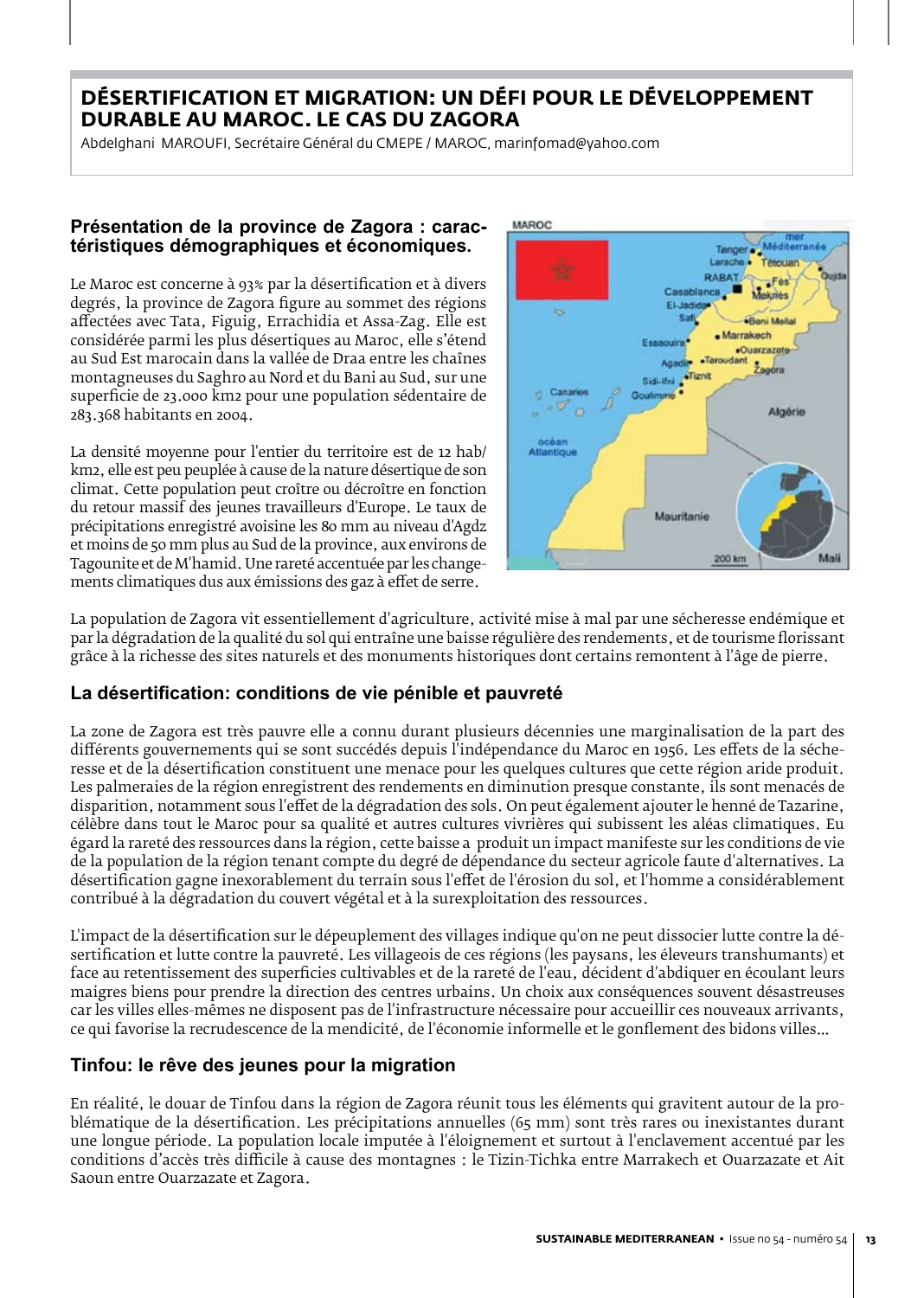Les raisons susceptibles d'inciter les jeunes de rester au village sont de moins en moins recevables à leurs yeux. Surtout que l'emploi durable est rare et les activités susceptibles de générer l'emploi inexistantes hormis les haltes effectuées par quelques touristes qui empruntent les pistes rocailleuses de la palmeraie de Fezouata dont fait partie Tinfou. L'étendue du phénomène de l'absence des jeunes, est traduite par la présence majoritaire des personnes âgées et de plusieurs femmes et enfants. Les jeunes males ont quitté massivement les villages en direction des grandes villes ou même pour l'étranger. La migration est de plus en plus perçue comme une planche de salut à laquelle s'accroche la population.

Même l'exode rural ne les intéresse plus, les jeunes font très majoritairement de l'émigration clandestine un objectif qui suscite un engouement spectaculaire dans tous les villages. Le retour durant la saison estivale de leurs frères, cousins ou amis d'Europe à bord de véhicules rutilants attise leur soif d'aventure. La misère et la sécheresse endémique qui sévit dans cette partie font que l'avenir dans les villages annonce guère prometteur.

L'engouement suscité par l'émigration clandestine prend des proportions dramatiques, des écoliers du village de N'koob questionnés sur leurs projets d'avenir et sur ce qu'ils voudraient faire plus tard ont répondu innocemment : «émigrer clandestinement en Espagne», en employant une expression très en vogue «hrig», qui désigne l'émigration clandestine. Les enfants en parlent en effet comme s'il s'agissait d'une fin ou de la consécration de leur carrière scolaire. Ils s'y sont tellement habitués à force d'en entendre parler qu'ils ont fini par l'ériger en objectif premier. Chez les Ait Atta, le «hrig» est perçu comme une question d'amour propre qui prime sur la raison.

Une famille peut se mobiliser pour favoriser l'émigration d'un des siens. Elle peut même aller jusqu' à vendre une vache ou une terre pour contribuer à la réussite de ce projet, mais une fois que l'intéressé entreprend le voyage, l'échec n'est pas permis. Les Ait Atta préfèrent encore le savoir mort en pleine traversée du Detroit de Gibraltar que de le voir rentrer bredouille au village après tant de sacrifices. Si la traversée réussit, alors le clandestin devient la principale source de revenus pour sa famille et son retour, notamment lors des vacances d'été, est alors attendu avec impatience par les siens.

Depuis, une série de dispositions ont été prises au fur et à mesure que le phénomène gagnait en ampleur. Parmi les plus importantes, il y a lieu de souligner :

1- La mise en place du Plan d'action national de lutte contre la désertification (PAN-LCD) qui bénéficie de l'assistance technique de la coopération internationale, notamment le PNUD et la GTZ allemande.

2- La création de l'Agence du Développement du Sud (ADS), impliquée dans un vaste programme de sauvegarde des oasis et de création d'emplois, de lutte contre l'exode et de promotion des petits métiers en faveur de la femme locale.

3 - La mise en place en 2005 de l'Initiative Nationale pour le Développement Humain (INDH), un vaste chantier associant capitaux privés et société civile et dont l'objectif est de créer partout au Maroc une dynamique favorable à l'emploi et à la lutte contre la pauvreté.

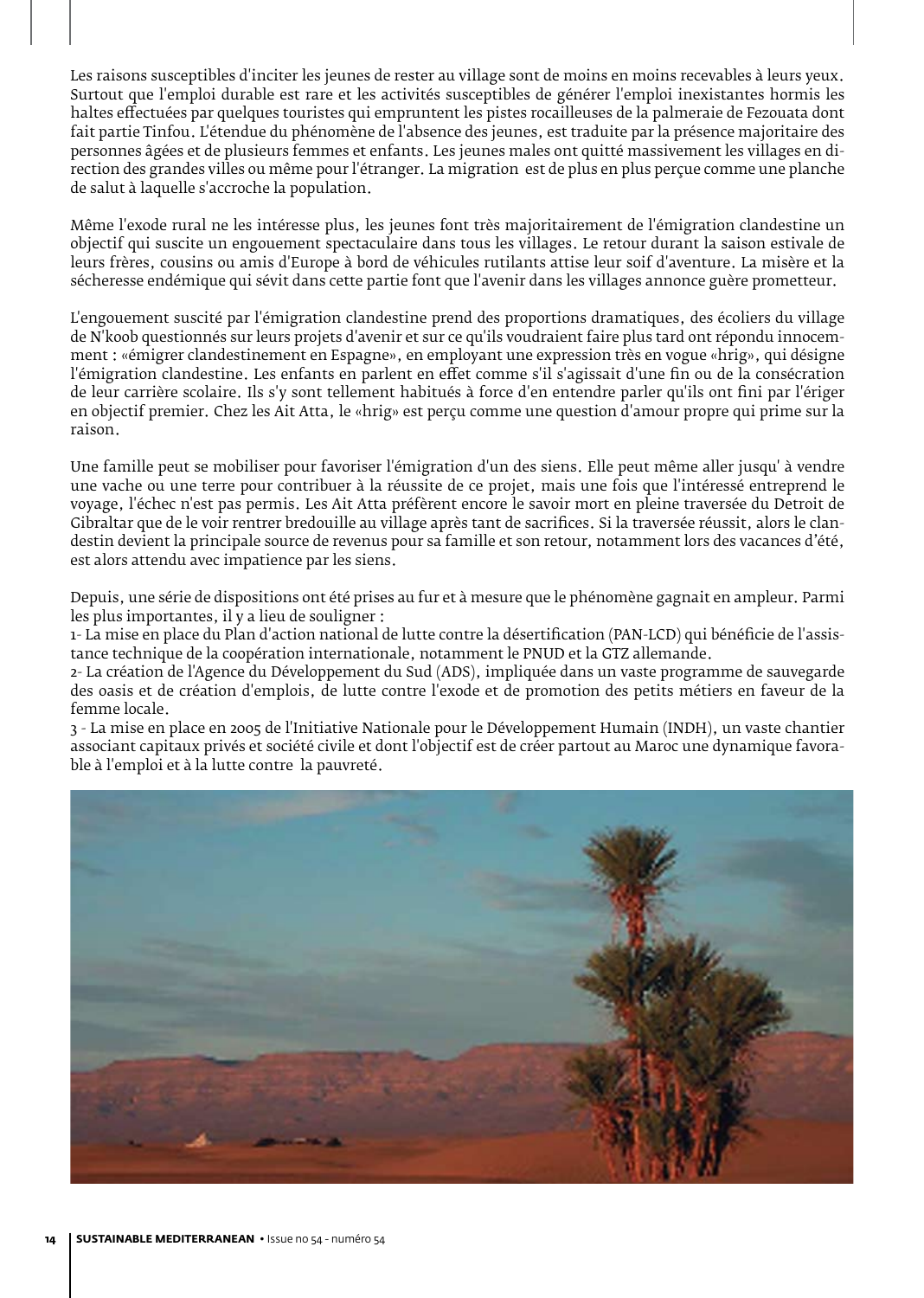

## **Conclusion**

On parle beaucoup du lien entre la désertification et les migrations mais il y a encore peu d'études sur ce sujet. Lorsque le milieu naturel ne produit plus, il faut migrer. Bien sûr, un afflux brutal et massif de migrants - je pense par exemple à des réfugiés - peut engendrer localement de la désertification. Cependant, l'évolution des comportements migratoires témoigne surtout d'une certaine déstructuration sociale des sociétés rurales.

Dans le cas de Zagora on se trouve devant un exemple presque caricatural de développement non-durable toutes les oasis sont condamnées à mort si la dégradation de l'environnement se poursuit - il faudrait donc surtout apporter des solutions durables et urgentes au problème de l'eau, à la diminution constante des récoltes de dattes, principale ressource de la région, à la lutte quotidienne contre l'ensablement, à l'augmentation du chômage et à la pauvreté de la population, facteurs qui poussent la jeunesse à jeter son dévolu sur l'exode rural ou l'émigration clandestine à travers le Detroit de Gibraltar ou en destination des Canaries depuis les cotes du Sahara.

*Bibliographie:*

*<sup>-</sup> Ismail HARAKAT « les acteurs de la coopération et de la dimension socio-économique de la désertification dans le sud du Maroc: Cas du Zagora », Octobre 2007*

*<sup>-</sup> Simon MARTIN «Influence du tourisme sur la gestion de l'eau en zone aride /la vallée du Drâa-Maroc » juin 2006*

<sup>-</sup> Kawtar F. BENBRAHIM autres « Problèmes de dégradation de l'environnement par la désertification et la déforestation : impact du phénomène au Maroc », Sécheresse n° 4,<br>vol. 15. décembre 2004 *vol. 15, décembre 2004*

*<sup>-</sup> Ministère de l'Agriculture du développement Rural et des Eaux et forêts – Maroc «Programme d'Action National de Lutte contre la Désertification», juin 2001*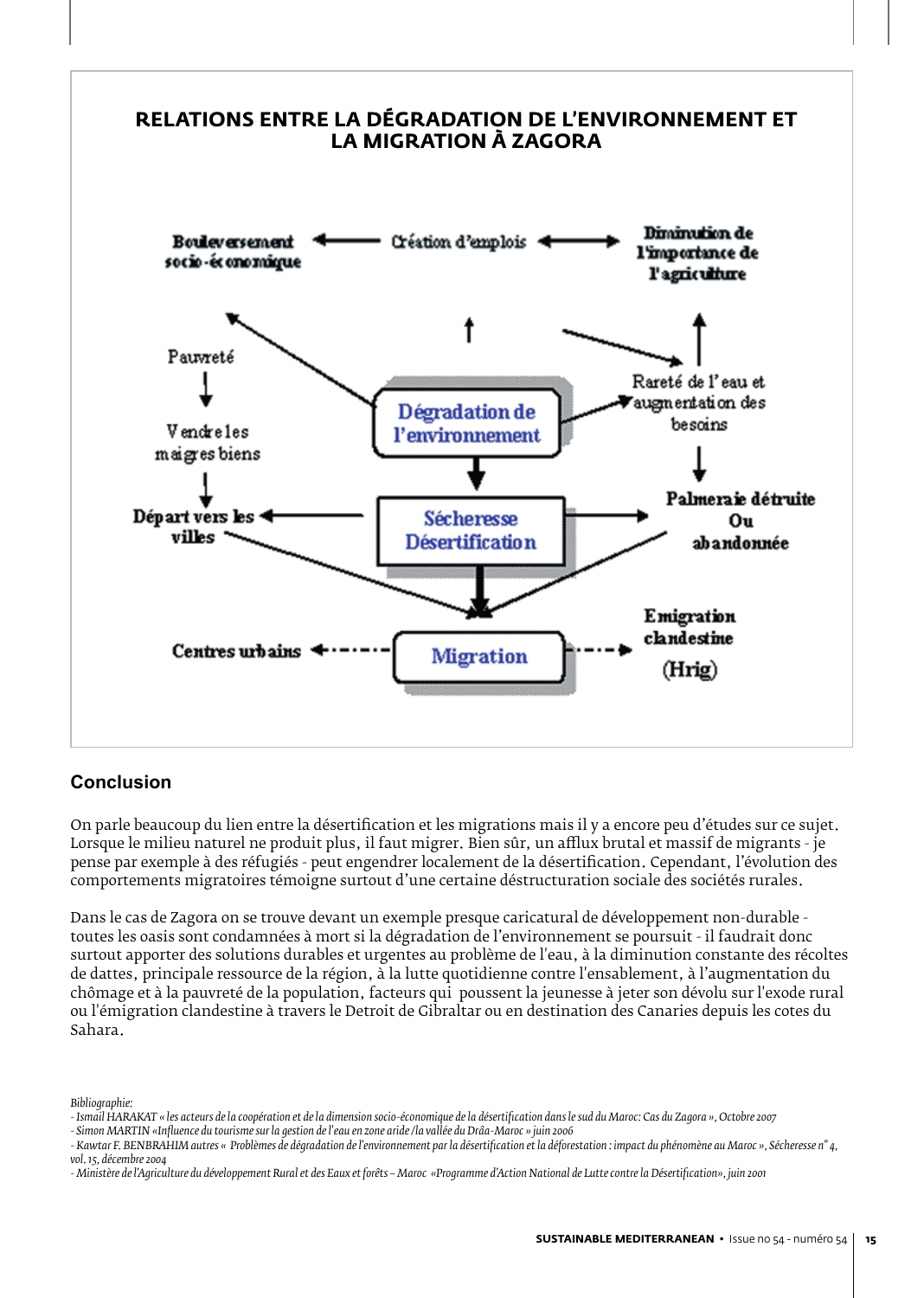#### **Interlinks between migration, urbanization and environmental degradation**

Patrizia Bonelli, Scholé Futuro/MIO-ECSDE, patbonelli@gmail.com

The effects of climate changes are, and will be<br>
even more in the future, yet another reason<br>
for millions of people to move. Lack of water,<br>
droughts, desertification, floods, and hurricanes are<br>
in fact at the basis of m even more in the future, yet another reason for millions of people to move. Lack of water, in fact at the basis of many conflicts and reduce expectation of life. This is the reason why it is necessary to recognize the status of the environmental refugee.

Today there is in fact the heed of legislation<br>and actions to ensure migrants their essential<br>rights, either in the case of migration inside or<br>out of their country, as victims of natural disasters or<br>of environmental dete and actions to ensure migrants their essential rights, either in the case of migration inside or out of their country, as victims of natural disasters or of environmental deterioration.

The industrialised countries of the EuroMed re-<br>gion are responsible for global warming through<br>the overconsumption of resources and the emis-<br>sions of CO2, which are in turn the cause of the grow-<br>ing risk of floods, drou gion are responsible for global warming through  $\mathsf{\mathsf{L}}\n$  the overconsumption of resources and the emising risk of floods, droughts, cyclones, etc. with dire impacts on human communities. So the environmental movement should be involved in the debate relating to population displacement and asylum seekers: this would be an act of solidarity based on the understanding of the environmental dimensions of the migration issue.

**But, if environmental deterioration is the cause** of a drop in food production and in the quality of living conditions and, in the end, leads to voluntary or forced migration, the movement of peo-<br>ple causes a further imp of a drop in food production and in the quality of living conditions and, in the end, leads to ple causes a further impact upon ecosystems (water stress, desertification, deforestation, etc.). Human migration, combined with population growth and globalization trends can therefore greatly affect the environment.

Expanding urbanization is a dominant trend<br>
in the EuroMed region due to the movement<br>
of human populations away from rural areas.<br>
This trend increases the urban demands for energy,<br>
water soods and services. The Mediterr in the EuroMed region due to the movement of human populations away from rural areas. water, goods, and services. The Mediterranean region is especially vulnerable to extreme weather conditions and at the mercy of earthquakes, the effects of which tend to be severe in urban areas. Countries such as Morocco, Algeria, Italy (with an added volcanic hazard), Greece and Turkey are the most vulnerable. Moreover catastrophic floods, which are linked to the sometimes excessive rainfall typical of the Mediterranean climate, and which are aggravated by deforestation and building on slopes, are also an additional threat for many cities in Spain, France, Italy and Algeria.

#### **Wild urbanization**

Inoughout the Mediterranean region, cities are spreading like oil stains, stretching in a "ribbon" development along the coasts. They drastically reduce agricultural land, especially on the coastal plains, which are a limi spreading like oil stains, stretching in a "ribbon" development along the coasts. They drastiplains, which are a limited and scarce resource in the region. In terms of impacts, unregulated housing is responsible for considerable sprawl, invading suburban areas and agricultural land with consequences on access to water and other basic services such as sanitation and sewage networks, water supply infrastructure and controlled dumpsites. The high concentration of populations creates difficult problems in the fields of transport, employment and management of waste.

The pollution of air in urban areas, deprived by<br>their ecological green belt, is worrying. In the<br>Mediterranean, where calm anti-cyclonic weath-<br>er is frequent, city centres during summer generate a<br>permanent pollution 'do their ecological green belt, is worrying. In the Mediterranean, where calm anti-cyclonic weather is frequent, city centres during summer generate a permanent pollution 'dome'.

#### **The management of growing urban areas**

The spread of urban areas significantly complicates<br>
their management, since public services cannot<br>
keep up with the speed at which new neighbour-<br>
hoods, often not officially recognized, are created. The<br>
process of exte their management, since public services cannot keep up with the speed at which new neighbourprocess of extensive urbanization in the North, and increasingly in the South, has become so widespread that the traditional concepts of town/country, urban /rural, are no longer of great help when considering these new types of areas, which are occupied by residents and 'urban' activities, but are not towns in the traditional sense. The phenomenon calls for new regional development policies that can limit waste of land, and longterm human and environmental impacts such as the greenhouse effect and pollution.

#### **The increasing number of inhabitants and their life styles**

Today, there are approaches that aim to assess the ecological footprint of urban areas, their impact<br>in terms of consumption of natural resources and<br>damage to the environment. Generally, the 'predatory'<br>aspect rises with ecological footprint of urban areas, their impact  $\blacksquare$  in terms of consumption of natural resources and aspect rises with the increasing wealth of cities. But cities are the most suitable places for human development and societal organization, capable of housing millions of people. The problem is not so much the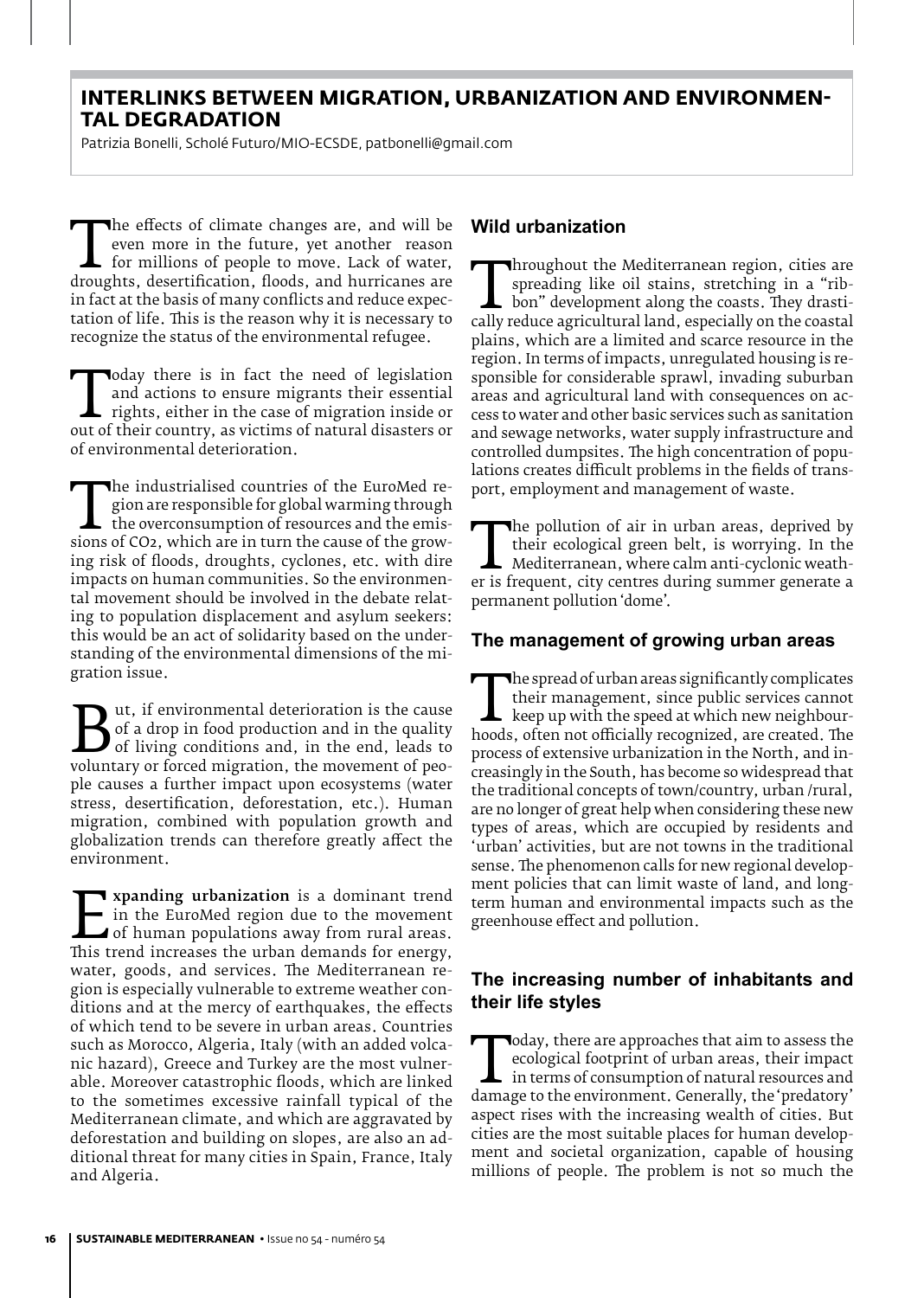number of city-dwellers but their unsustainable lifestyles and the way cities are managed. Policies aimed at regenerating and renewing old and more recent urban fabrics should be enhanced in order to reduce the expansion of suburbs and the resulting environmental impacts. In the south of Italy experiences of migrants and local communities restoring old towns, practicing sustainable tourism, agriculture and manufacturing cooperatives represent an alternative sustainable form of economy.

#### **Environment and human rights**

without a re-distribution of resources. Also,<br>
based on the entrepreneurship of the people directly<br>
involved In line with the 1992 Rio Earth Summit and without a re-distribution of resources. Also, sustainable local economies grow and improve, involved. In line with the 1992 Rio Earth Summit and the 1996 Istanbul Conference on Human Settlements (Habitat II), the international community defined Millennium Development Goals in 2000 and the Johannesburg Action Plan in 2002, which aim at integrating the social, environmental and economic development dimensions, starting from the linkages between social equity and environmental quality in order to facilitate this integration.

#### **International cooperation**

The development of cooperation schemes between<br>
countries with high outmigration and popular<br>
host countries is an important step in the right<br>
direction. In the case of gradual environmental degra-<br>
dation local people ca countries with high outmigration and popular  $\mathsf{\mathsf{L}}$  host countries is an important step in the right dation, local people can be encouraged and "enabled" though such support programmes to improve the environment and quality of life through sustainable use of water and soil conservation techniques, sustainable use of fertilizers, etc. Awareness-raising campaigns, strengthening effective public participation and research are appropriate modalities for reaching such goals.

**Projects of this kind are important also in helping**<br>
from deteriorated lands and countries seek not<br>
only for a living but also for a sense of being. Both at<br>
home and as a migrant every one should have the onpeople to find a meaningful existence. Migrants from deteriorated lands and countries seek not home and as a migrant, every one should have the opportunity to earn a living but also have a meaningful role in society.

#### **Legal stay**

When migrants move to a foreign country,<br>the most important question is the legaliza-<br>the mercy of unscrupulous employers and house own-<br>ers. Moreover, if their presence is considered illegal the most important question is the legalization of their stay, without which they are at ers. Moreover, if their presence is considered illegal, it is impossible to plan any action or help their settlement or displacement. Transparency in the methods

to obtain legalization of stay is a prerequisite without which the protection of the environment and of the interests and rights of migrants is too difficult.

#### **The growth trend of Mediterranean cities**

*(from www.unhabitat.org, www.planbleu.org)*

**And Strain Cording to population projections, the urban**<br>population in Mediterranean cities could reach<br>Mediterranean Countries (6.5 million more than in<br>2000) and nearly 243 million in the South Fast Mediterpopulation in Mediterranean cities could reach more than 135 million by 2025 in the North Mediterranean Countries (6.5 million more than in 2000) and nearly 243 million in the South East Mediterranean Countries (98 million more). The marked concentration of populations with nearly 100 million extra inhabitants between 2000 and 2025, including 23 million in Turkey, 36 million in Egypt, 10 million each in Algeria and Morocco respectively, exposes cities to further economic, social changes and hard environmental impact.

The number of very large cities, with more than a<br>
million inhabitants, that were 10 in 1950, with<br>
Marseilles, Rome, Naples, Athens, Izmir, Beirut,<br>
Tel-Aviv, has grown to 29 in 1995. This category includes<br>
many mega cit million inhabitants, that were 10 in 1950 , with Marseilles, Rome, Naples, Athens, Izmir, Beirut, many mega cities (Istanbul, Cairo and Paris) and other metropolises located inland and on the coastal regions, like Barcelona, Seville, Madrid, Lyon, Milan, Ankara, Alexandria, Tripoli, Tunis and Algiers.

big metropolises contained 22 per cent of the urban<br>population; in 1995 there were 13 with more than 30<br>per cent of the urban population. In 1950 in the South<br>Eastern Mediterranean Countries 3 very large cities n 1950, in the Northern Mediterranean Countries, 7 big metropolises contained 22 per cent of the urban population; in 1995 there were 13 with more than 30 Eastern Mediterranean Countries 3 very large cities contained 15 per cent of the urban population; in 1995 there were 16 large metropolises with 28 per cent of the urban population.

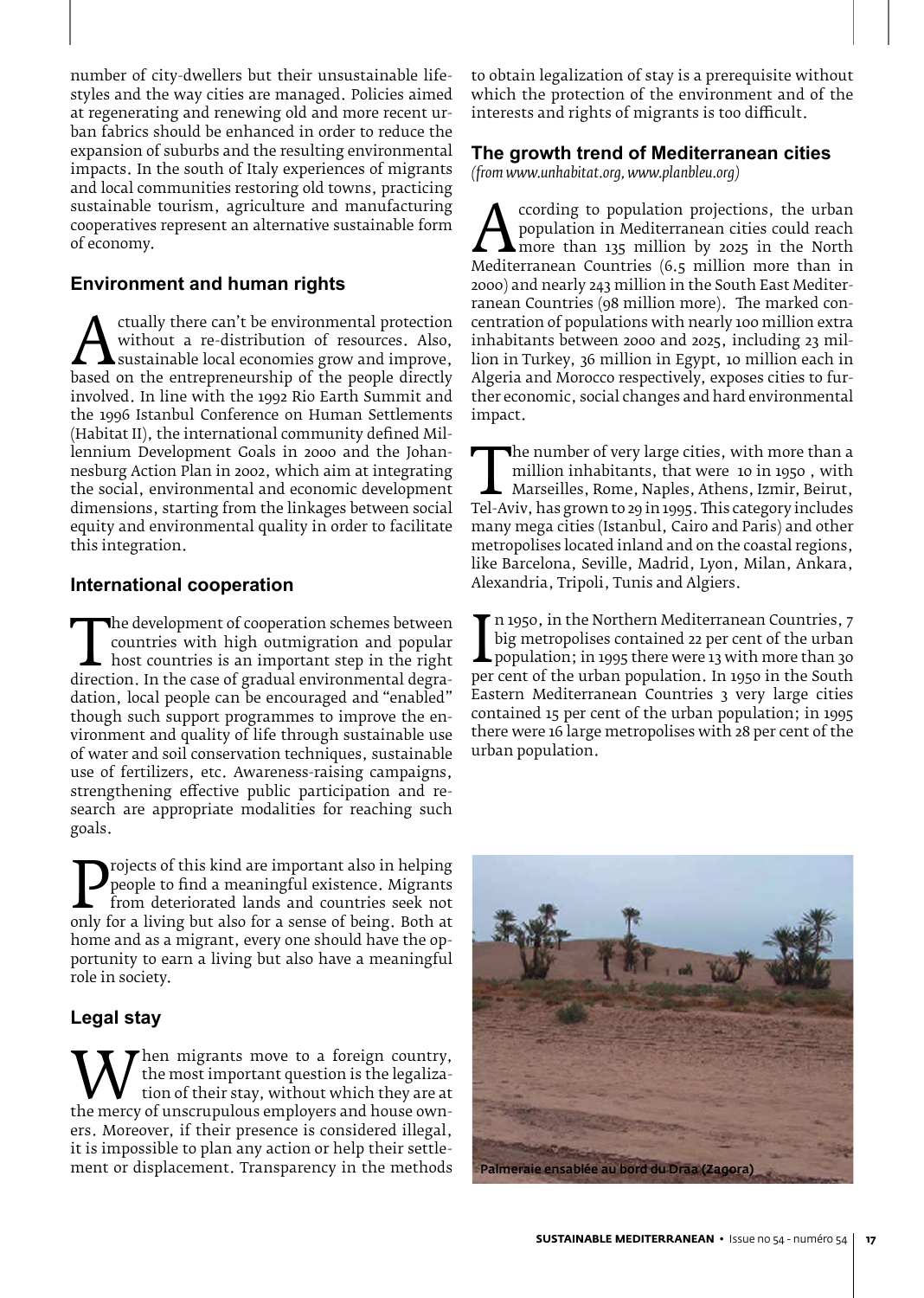## **Wars and environmental refugees**

Mr. Habib Maalouf, Lebanese Organisation for Environment and Development, hmaalouf@assafir.com

**Many conferences and seminars dealing with**<br>"Environmental migration" and "Environ-<br>the last decade but a serious discussion about this issue<br>has been initiated in the framework of a seminar held "Environmental migration" and "Environmental refugees" have been organized during the last decade but a serious discussion about this issue has been initiated in the framework of a seminar held in Limoge (Belgium) in May 2005 where participants focused on the "Legal Status of the Environmental Refugees" at the international level.

As for the Environmental refugees, the term<br>
was used for the first time in the United Na-<br>
titled Environmental Refugees by El-Hinnawi, who<br>
has defined environmental refugees as "those people was used for the first time in the United Nations Environment Program report in 1985 enhas defined environmental refugees as "those people who have been forced to leave their traditional habitat, temporarily or permanently, because of a marked environmental disruption (natural and/or triggered by people) that jeopardized their existence and/or seriously affected the quality of their life".

El-Hinnawi has categorized environmental refu-<br>gees who are temporarily displaced as those who<br>have been affected e.g. by a volcano or flood for<br>example and environmental refugees permanently<br>displaced as those who are aff gees who are temporarily displaced as those who have been affected e.g. by a volcano or flood for displaced as those who are affected by irreversible environmental degradation. The report also focused on the shared responsibility of humans in these disasters either directly, e.g. by deforestation that facilitates soil erosion and floods or indirectly e.g. through wars and excessive industrial development.

There is an emergent phenomenon of environmental refugees" as follows: "In several parts of the world there is an emergent phenomenon of environmental exodus. It is made un of people who are increasingly fer Kent have defined the "Environmental refugees" as follows: "In several parts of the world exodus. It is made up of people who are increasingly coming to be known as environmental refugees. They are people who can no longer gain a secure livelihood in their homelands because of drought, soil erosion, desertification, deforestation and other environmental problems. All have abandoned their homelands on a semi-permanent, if not permanent basis, having little hope of a foreseeable return."

For the same in the ports that mention the<br>
refugees of the latest wars and the links with<br>
environmental implications. As far as the<br>
Mediterranean region is concerned, there is an ongo-<br>
ing war on the environment in the refugees of the latest wars and the links with environmental implications. As far as the ing war on the environment in the Middle East. The Israeli occupation is systematically uprooting millions of olive trees which are the main source of living for people in the Palestinian Occupied Territories. Similarly, the American occupation has caused destruction of millions of palm trees in Iraq. This means depriving people under occupation from their basic source of life, which leads to a forced migration.

A variable reports also do not inerition the nuclear<br>accidents that have forced people to migrate (for<br>the authorities only declared 30 dead persons without<br>mentioning 110,000 persons who were forced to leave accidents that have forced people to migrate (for example the Chernobyl nuclear accident) where mentioning 110,000 persons who were forced to leave their homes to avoid radiation related harmful effects. Forced environmental migration might become more serious with the increasing tendency to use nuclear energy as a solution for the energy crisis.

There is actually a serious problem about the legal<br>status of these environmental refugees who don't<br>exist in current international law. Persons who are<br>forced to leave their country for environmental reasons<br>are not grant status of these environmental refugees who don't exist in current international law. Persons who are forced to leave their country for environmental reasons are not granted any legal status according to the Geneva Convention of 1951 where the refugee is "A person who owing to a well-founded fear of being persecuted for reasons of race, religion, nationality, membership of a particular social group or political opinion, is outside the country of his nationality and is unable or, owing to such fear, is unwilling to avail himself of the protection of that country; or who, not having a nationality and being outside the country of his former habitual residence as a result of such events, is unable or, owing to such fear, is unwilling to return to it."

The United Nations High Commissioner for Refugees (UNHCR) uses the term "environmentally displaced persons" rather than "environmentally refugees". Environmentally displaced persons are de-<br>fined as "persons who are displa gees (UNHCR) uses the term "environmentally displaced persons" rather than "environmental fined as "persons who are displaced within their own country of habitual residence or who have crossed an international border and for whom environmental degradation, deterioration or destruction is a major cause of their displacement, although not necessarily the sole one". There is no status provided for the persons, who have to cross the border and cannot return to their country. Even though the UNHCR estimated the number of refugees about 17 million persons it did not agree on the amendment of the Geneva Convention to include the environment as a reason and source of oppression for migration.

The basis of their dire environmental consequences and for the creation of this new type of forced migration known as "Environmental migration". the basis of their dire environmental consequences and for the creation of this new type of forced migration known as "Environmental migration".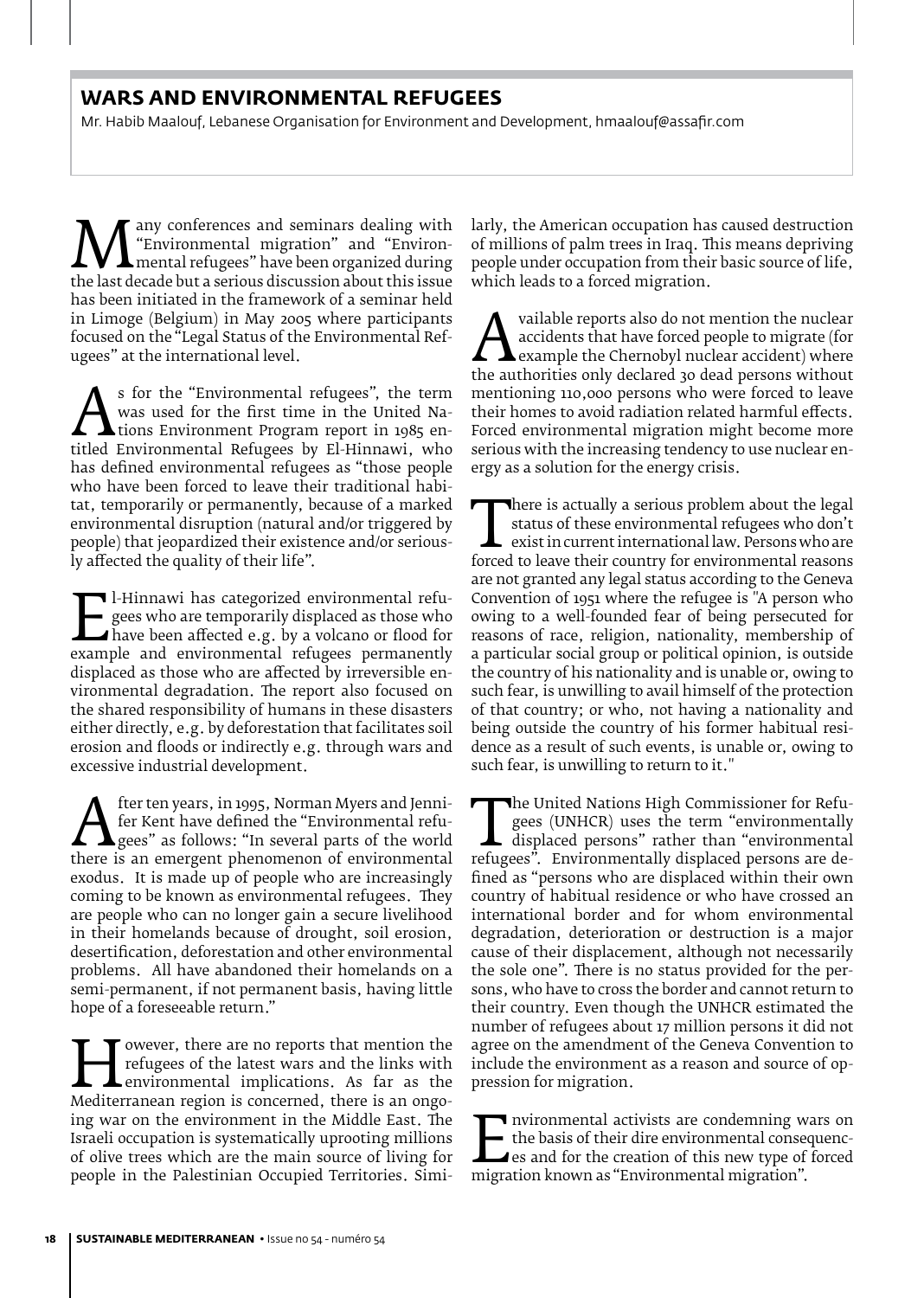The latest ecological impact studies in the Mid-<br>dle East on the Israeli wars on Lebanon and<br>palestine and the American war on Iraq have<br>revealed that these wars had huge environmental<br>impacts since the bombs caused enormo dle East on the Israeli wars on Lebanon and Palestine and the American war on Iraq have impacts since the bombs caused enormous air pollution, especially due to the use of white phosphorus and cluster bombs (more than one million such bombs were used in Lebanon) that killed and mutilated lots of people and even today prevent cultivators to access their fields.

The there are no recent studies and surveys about<br>the impact of war on the environment in Gaza<br>and Iraq, we will provide a synopsis concerning<br>the environmental impacts of the 2006 war on Leba-<br>non. The main related studie the impact of war on the environment in Gaza and Iraq, we will provide a synopsis concerning the environmental impacts of the 2006 war on Lebanon. The main related studies that were conducted to asses the environmental damage caused by this 33 day war were done by UNEP and UNDP costing more than one million dollars. However, as in any war, there are hidden damages that will affect the environment in the long run, and these are almost impossible to account for in any study.

#### **Damages to fuel storage tanks**

The biggest damage happened when the fuel<br>storage tanks in Al- Jiyah Power Plant and the<br>liberately attacked. The attack on Al- Jeyah power<br>plant resulted in burning approximately 45000 tons storage tanks in Al- Jiyah Power Plant and the kerosene storage tanks in the airport were deplant resulted in burning approximately 45000 tons of fuel (the fire continued for 12 days) and 15,000 cubic meter of fuel leaked into the sea. This damage was considered as one of the largest environmental disasters in the history of Lebanon's shoreline. The total length of the Lebanese shoreline is 220 km, 150 km of which were damaged by this fuel spill. The Lebanese ministry of environment issued a report in June 2007, saying that the volume of waste resulting from the cleaning operations that took place on the Lebanese shore had amounted to about one thousand cubic meters of fuel and 6,407 cubic meters of oil-contaminated solid waste (sand, gravel, and contaminated waste). Most of these wastes have been gathered in an old oil refinery in Lebanon, until a final solution for them is found. The vulnerable ecosystem of the sea near Al- Jeyah area was extremely affected, due to the fact that the fuel that leaked from the damaged tanks sank deep in the sea water. These negative effects on the ecosystem might not be possible to deal with. Experts also stress the fact that the oil spill has not only affected the vulnerable biodiversity in Al Jeyah area but has also affected the sea including the Palm Island, the protected natural reserve up in the north. Some experts claim that these negative effects will last for a long time.

As for the fuel tanks at the anport, the attack<br>resulted in burning about 5000 cubic meters of<br>kerosene. resulted in burning about 5000 cubic meters of kerosene.

The official number of fuel stations that were de-<br>stroyed during the attacks was estimated at 22.<br>Probably this number is underestimated, as<br>the local authorities in 3 Mohafazat, namely the Mo-<br>hafazat of Nabatieh Begaa a stroyed during the attacks was estimated at 22. Probably this number is underestimated, as hafazat of Nabatieh, Beqaa and the South, estimated the number of damaged fuel stations at 47 stations in these 3 Mohafazat only. Most of these stations had fuel in their storage tanks, which leaked into the ground and polluted the underground watershed.

**Manufacture is that studied the enects of**<br>that the air quality was also negatively affect-<br>ed due to the burning of fuel and Kerosene in Al-Jeyah<br>power plant, airport tanks, fuel stations, and the burnthe war on the environment, have agreed  $\blacktriangle$  that the air quality was also negatively affectpower plant, airport tanks, fuel stations, and the burning of forests.

#### **Impacts on freshwater resources**

The fresh water resources were also greatly affected due to the leakage of oil and fuel into the ground water. Also groundwater was affected in the industrial areas by the chemical substances that were stored in these fact fected due to the leakage of oil and fuel into the  $\blacksquare$  ground water. Also groundwater was affected in were stored in these factories at the time they were destroyed. In addition to this, a big number of storage warehouses, which contained pesticides and herbicides were destroyed by bombing and these poisonous substances leaked into the underground water. The water pipes and the waste water system were also adversely affected resulting in more degradation of fresh water resources.

water quality as well as the quality of agricultural<br>soils was badly affected by the decomposing bodies<br>of killed animals on the ground and in the river. FAO<br>estimated that the number of killed animals is more n Al -Assi river and other agricultural areas, the water quality as well as the quality of agricultural **L** soils was badly affected by the decomposing bodies estimated that the number of killed animals is more than 3,050 animals used for milk production, 1,250 bulls, 15,000 goats and sheep, 18,000 bee hives, and more than 600,000 chicken hatcheries.

#### **The problem of unexploded bombs**

The means of bombs were used but not an of them exploded. It was estimated that more than one million cluster bombs remained unexploded in Lebanon, in addition to a non-estimated number of bombs and rockets of various kind of them exploded. It was estimated that more than one million cluster bombs remained unnumber of bombs and rockets of various kinds that also did not explode and are not yet located. These unexploded bombs contribute to forest destruction and can form an obstacle in the efforts to fight fires in case they happened for any reason. Also they represent a danger for livestock and mainly grazing animals, resulting in their death or serious injuries. The major effect of these unexploded bombs is on the rural people, who are deterred from working in their fields, thus not able to make a living and therefore have to migrate to other safer places, causing more pressure on resources in the new places they move to.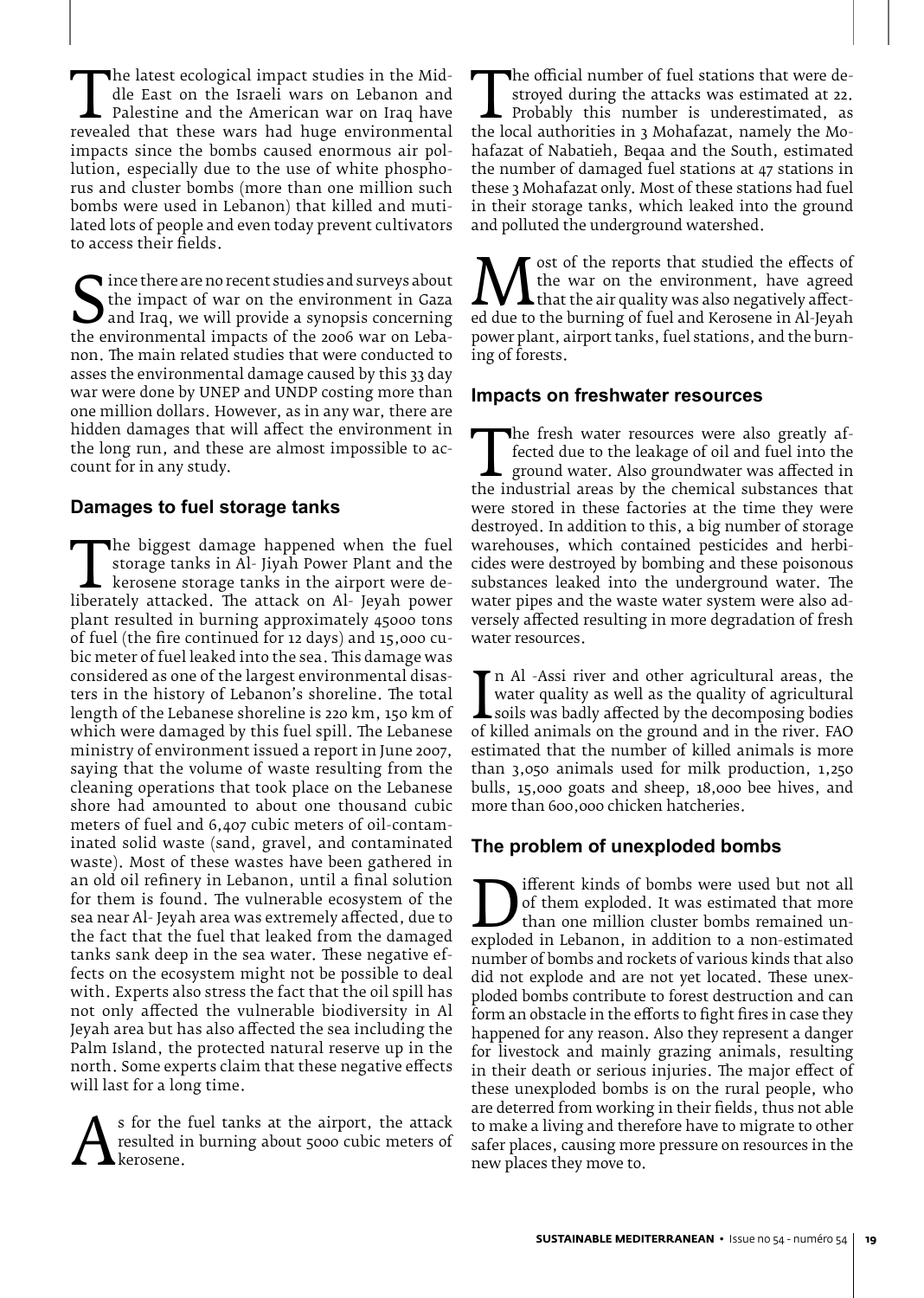#### **Destruction of Buildings**

Around 445 000 m2 of roads and highways were de-<br>stroyed, 92 bridges and passways were damaged<br>were affected (60,000 were either completely destroyed or<br>greatly damaged). It is estimated that the volume of the stroyed, 92 bridges and passways were damaged and/or destroyed and around 130,000 households greatly damaged). It is estimated that the volume of the debris resulting from the above mentioned destructions amount to 2.5-4 million cubic meters.

Also it is expected that re-building only 60,000<br>houses requires around 3.5 million tons of sand<br>22 million m3 of water. This will result in extreme preshouses requires around 3.5 million tons of sand and gravel, 1.3 million tons of cement, and around sure on natural resources, and mainly water resources. Also, the destruction of these houses caused people to migrate to areas that where not as damaged, until their houses are re-constructed. This intensified the problem of internal migration, and also caused extra pressure on resources in these new areas.

At a time in which international experts are still<br>discussing the classification of refugees accord-<br>ing to different causes, these disasters show that<br>environmental problems are very serious and in direct<br>correlation with discussing the classification of refugees accord- $\blacktriangle$ ing to different causes, these disasters show that environmental problems are very serious and in direct correlation with wars, conflicts on natural resources and serious economic issues such as poverty, abuse of power and inequity in properties distribution.

#### **Trade Policy and its social and environmental impacts in the EuroMed area**

Eugene Clancy, Friends of the Earth, Mediterranean Programme Coordinator, mednet@foeeurope.org

The EuroMediteranean partnership has, as its<br>
prosperity in the region. This will be achieved<br>
principally through setting up a free trade area<br>
among the EuroMed partners by 2010. The environheadline goal, to achieve peace, stability and prosperity in the region. This will be achieved among the EuroMed partners by 2010. The environmental NGO community in the region has always questioned whether free trade will deliver these lofty goals. Our skepticism is based partly on the analysis of impacts of free trade areas from different regions of the world and as a result of the sustainability impact assessment of the Euro-Mediterranean Free Trade Area (SIA EMFTA) carried out by Manchester University on behalf of the European Commission in 2007. This unique and important study indicates adverse social and environmental impacts will result from setting up the Free trade area in the Mediterranean by 2010, unless costly mitigation measures are taken.

**Poverty levels throughout Mediterranean part-**<br>
in the short term. There will be job losses in all<br>
economic sectors in the south as domestic markets<br>
are opened up to imports from more competitive FII ner countries (MPCs) will be adversely affected in the short term. There will be job losses in all are opened up to imports from more competitive EU companies. Combine this with the fact that the EM-FTA is expected to have a significant negative impact on tariff revenues in partner countries, and the result is a large loss of government revenues leading to adverse effects on local health and education programmes unless mitigated by raising revenue from other sources (i.e. more taxation). This makes Euro Mediterranean free trade a very bitter pill to swallow for millions of Mediterranean citizens already living in poverty.

The economic wender gain from the free trade area<br>in MPCs is expected to lie in the range of  $-1\%$  to  $+2\%$ <br>of GDP for industrial products and between zero<br>and 0.5% for agriculture, equivalent in magnitude to<br>about thre in MPCs is expected to lie in the range of –1% to +2% of GDP for industrial products and between zero and 0.5% for agriculture, equivalent in magnitude to about three or four month's normal economic growth at typical rates (i.e. without the free trade area). Predicted economic welfare gain in the EU region is even less! In addition, agriculture in South Mediterranean EU countries will be negatively affected by free trade, resulting in job losses (including those of thousands of African immigrants) and land abandonment. This will have knock-on effects on the precarious situation of migrant workers from MPCs who will lose their incomes and be forced to move to other EU regions in search of work. It will also reduce capital flow of migrant workers remittances back to their country of origin, a real lifeline for the poorest sectors of MPC populations.

**B**ased on these forecasts one must seriously question the advisability of the present headlong rush towards full trade liberalisation by 2010.<br>Under present arrangements, free trade will not bring noteworthy economic bene tion the advisability of the present headlong rush towards full trade liberalisation by 2010. noteworthy economic benefit to either side of the Mediterranean region. It will however, exacerbate environment problems where environmental stress is already high and make poor people poorer still. Add to this the loss of governmental financial resources to provide health and educational services to their citizens and you have the recipe for social upheaval.

clusion of the SIA EMFTA: (page xvi) In*order for the EMFTA*<br>*Lo make its full potential contribution to the sustainable development*<br>of the region, the Euro-Mediterranean Partnership itself needs to be re- $\blacksquare$  n this context, attention should be drawn to a key conclusion of the SIA EMFTA: (page xvi) *In order for the EMFTA to make its full potential contribution to the sustainable development*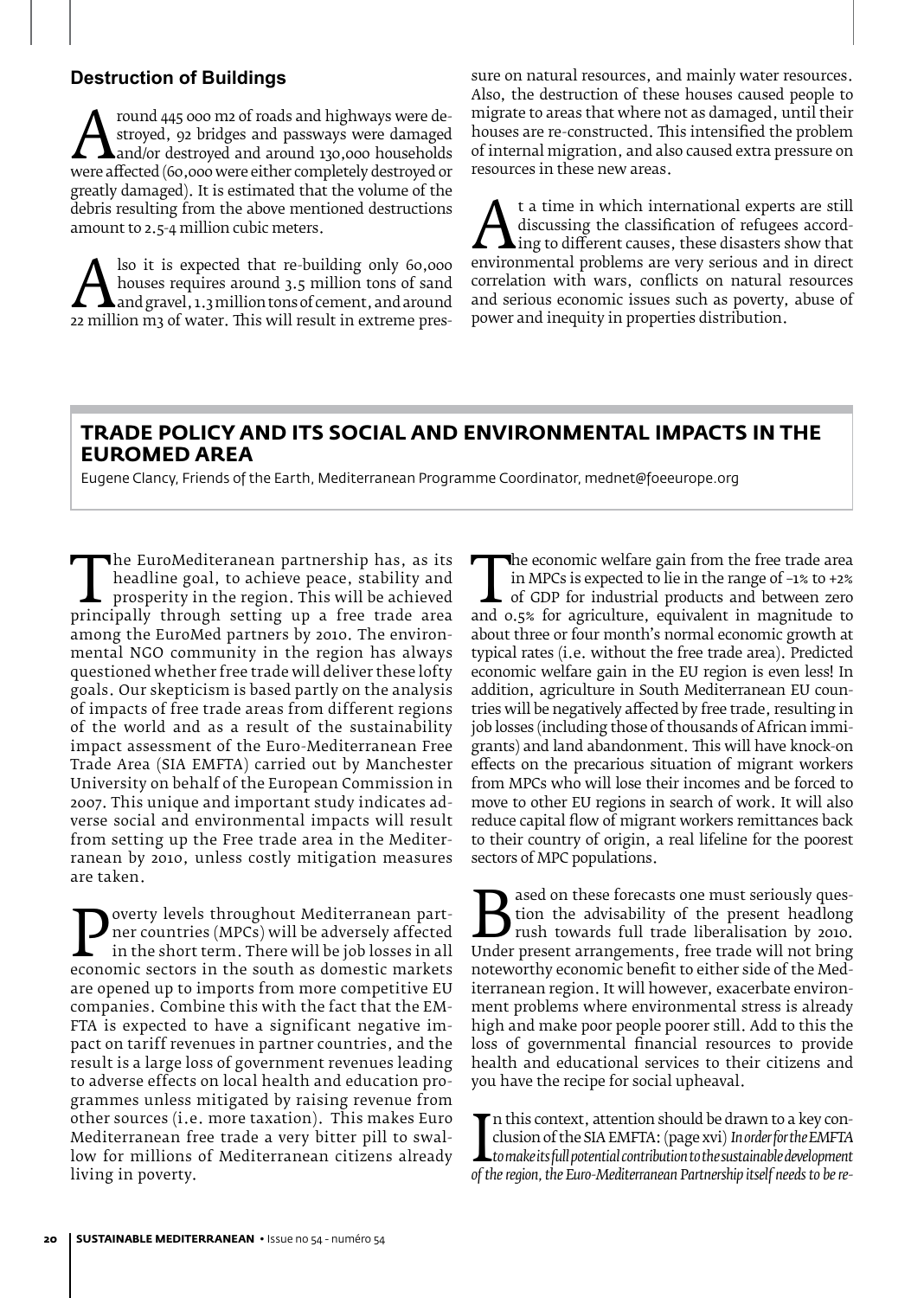*invigorated and re-directed towards clearly defined economic, social and environmental goals for each of the partner countries and for the region as a whole. This reinforces a similar regional need arising from the challenges of addressing climate change, economic globalisation, regional migration and the Millennium Development Goals.*

The current free trade agenda, whi not deliver sta-<br>bility or prosperity to the region. A new approach<br>is needed. The findings of the SIA EMFTA, recom-<br>mend cooperation which respects the individual char-<br>acteristics of MP bility or prosperity to the region. A new approach is needed. The findings of the SIA EMFTA, recomacteristics of MPCs' economies and development needs, rooted in sustainable development, the achievement of the Millennium Development Goals, good governance and respect for the environment. The Mediterranean Strategy for Sustainable Development (MCSD), endorsed by the Barcelona summit 2005 provides a solid blueprint for this new way forward.

**Precisely for the reasons outlined in this article,**<br>
terranean Partners should halt Mediterranean<br>
trade liberalization negotiations. At the same time,<br>
the FU should recognize and guarantee Mediterra-Friends of the Earth advocates that Euro Mediterranean Partners should halt Mediterranean the EU should recognize and guarantee Mediterranean governments' right and obligation to use policy tools including trade measures, that:

- develop fair and sustainable economies,

- protect and promote employment, social welfare, health and the environment

- guarantee public participation and the sustainable management of natural resources.

## **Tourisme et migration en méditerranée**

Mohend Mahouche, WWF-France, MMahouche@wwf.fr

#### **Un mastodonte économique…**

**Parler de tourisme en méditerranée, c'est d'abord**<br>
parler d'un mastodonte économique.Parmi les<br>
trois premières nations touristiques dans le<br>
monde, deux sont baignées par la mer méditerranée,<br>
la France et l'Espagne. La parler d'un mastodonte économique.Parmi les trois premières nations touristiques dans le la France et l'Espagne. La région méditerranéenne concentre plus de 30 % des séjours touristiques dans le monde. Pour certains pays de l'aire méditerranéenne, le secteur touristique est le premier pourvoyeur de devises étrangères pour les économies nationales.

sonnes en 2004, et 500 millions de vis<br>prévus à l'horizon 2050. Ces touristes<br>environ 151 milliards d'euros en une année. a méditerranée accueillait 249 millions de personnes en 2004, et 500 millions de visiteurs sont prévus à l'horizon 2050. Ces touristes dépensent

**Pour les touristes, la méditerranée présente de**<br> *e* hombreux atouts : une histoire multimillénaire<br>
plusieurs mois de l'année, un savant mélange de di-<br>
versité des paysages des langues des cultures alliées nombreux atouts : une histoire multimillénaire « berceau de la civilisation », un climat favorable versité des paysages, des langues, des cultures alliées à une identité commune que les crises et soubresauts que connaît la région ont parfois tendance à faire oublier.

#### **…Qui se fait payer au prix fort**

puis quarante ans, d'abord dans les pays de la rive<br>Nord, puis dans les pays de la rive sud, a certes<br>constitué une formidable « machine à devises » pour<br>des économies qui ont su monnaver leurs charmes ene tourisme de masse tel qu'il s'est développé depuis quarante ans, d'abord dans les pays de la rive Nord, puis dans les pays de la rive sud, a certes des économies qui ont su monnayer leurs charmes ensoleillés et balnéaires, mais le prix payé aujourd'hui pèse sur la région comme un double fardeau à porter.

**Establece**<br>
premiers bénéficiaires, et de loin, du tourisme médi-<br>
premiers bénéficiaires, et de loin, du tourisme médi-<br>
premiers linégalités sociales dans l'accès au tourisme galités qui se font de plus en plus criantes. Inégalités économiques : les pays du nord sont les terranéen. Inégalités sociales dans l'accès au tourisme : comptez le nombre de mois, voire d'années d'économies nécessaires pour visiter le Colisée à Rome ou l'Alhambra de Grenade lorsque vous êtes employé au Caire ou à Alger. Enfin, les inégalités liées à la liberté de circulation, la possibilité de jouir d'un espace commun pour l'agrément, pour la connaissance et la découverte de l'autre.

**A sur l'environnement et les côtes méditerranéen-**<br>
nes : urbanisation non maîtrisée, fragmenta-<br>
tion, destruction et perte des habitats naturels et des<br>
paysages déférioration du fonctionnement des écosyssur l'environnement et les côtes méditerranéennes : urbanisation non maîtrisée, fragmentapaysages, détérioration du fonctionnement des écosystèmes et des processus écologiques.

#### **Quelles solutions pour un tourisme durable?**

Saint des revenus que génèrent le tourisme mé-<br>
diterranéen et son coût réel, c'est à dire le coût<br>
incluant la destruction de valeurs économiques, socia-<br>
les et environnementales qu'engendrent ces fardeaux i l'on faisait l'effort d'avoir l'honnêteté de comparer les revenus que génèrent le tourisme méditerranéen et son coût réel, c'est à dire le coût les et environnementales qu'engendrent ces fardeaux, serait-on toujours aussi enthousiaste pour promouvoir cette forme de tourisme qui au mieux aboutit à laisser les miettes du gâteau aux pays et aux peuples qui de-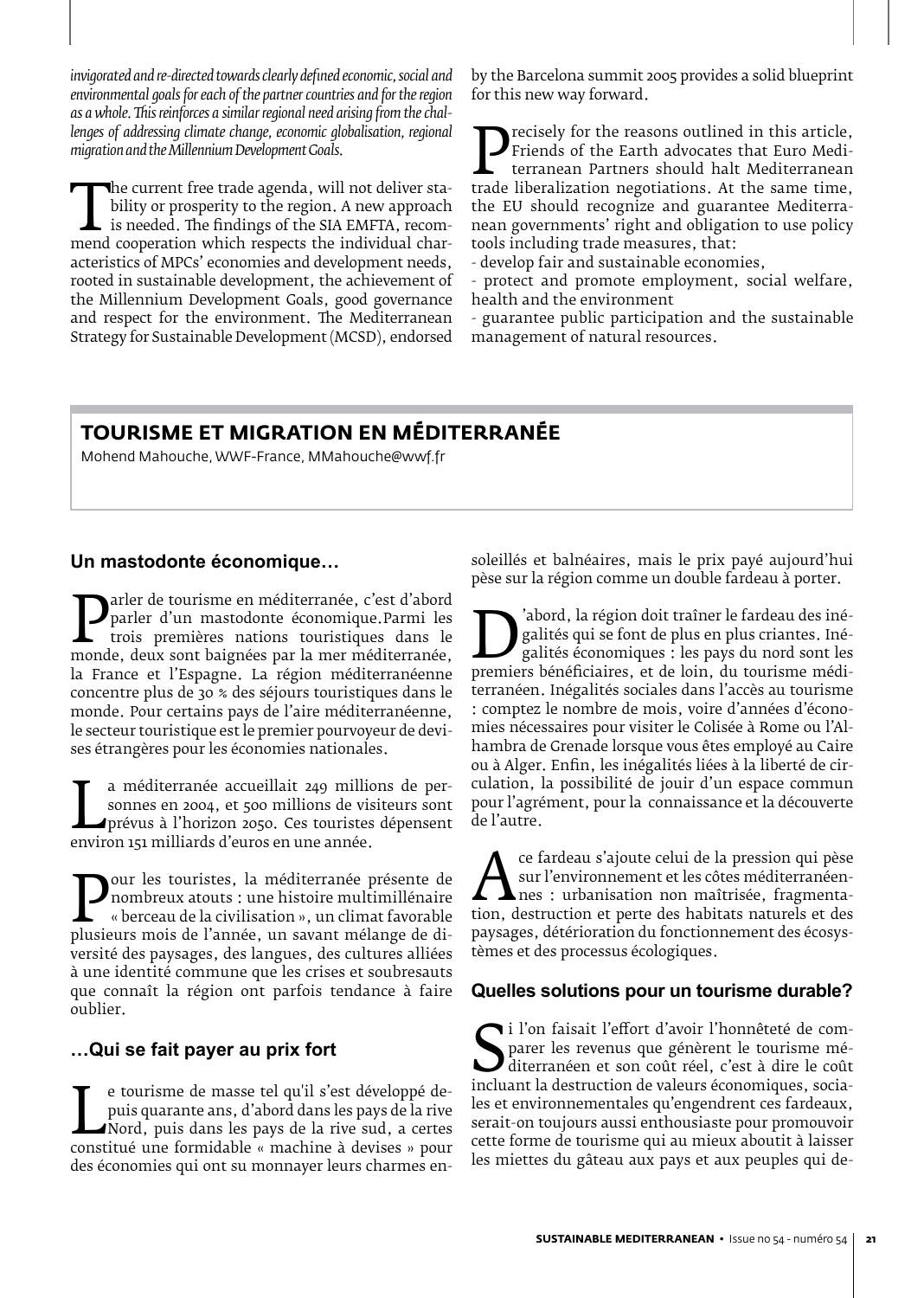vraient en bénéficier le plus directement et qui, dans les faits, n'aboutit qu'à susciter inégalités et injustices. Comment passer d'un tourisme de survivance à un tourisme de développement pour les pays du sud et de l'est de la méditerranée ? Comment passer d'un tourisme destructeur des ressources et des beautés méditerranéennes à un tourisme durable pour tous les pays du bassin ?

Suiterranée, les Expedit<br>
ble en méditerranée :<br>
• D'abord réaffirmer ix mois après le lancement de l'Union pour la Méditerranée, les Etats seraient bien inspirer de suivre ces quelques principes pour un tourisme dura-

• D'abord, réaffirmer que le tourisme peut être un formidable levier de développement et de partage entre peuples du bassin.

• Reconnaître les erreurs du passé et ne plus les commettre, comme par exemple promouvoir un tourisme côtier qui a passé les limites du soutenable alors que les pays recèlent des richesses oubliées dans les arrières pays.

• Rééquilibrer la distribution des bénéfices touristiques au profit des pays des destinations d'accueil.

• Développer et promouvoir le tourisme de nature et de culture.

• Réduire autant que possible l'empreinte écologique des touristes en développant des offres des transports

doux, des hébergements à faible consommation énergétique voire à énergie positive, en proposant des produits locaux etc.

• Intégrer le véritable coût social et environnemental des infrastructures touristiques pour le minimiser, proposer des alternatives et un système de compensation des externalités générées.

ment dans la meilleure prise en compte des ques-<br>tions de protection de la nature et de bien-être so-<br>cial. Comment peut-on encore accepter que des peuples<br>puissent encore s'ignorer, c'est à dire vivre, se côtover 'enjeu du tourisme durable ne réside pas seulement dans la meilleure prise en compte des questions de protection de la nature et de bien-être sopuissent encore s'ignorer, c'est à dire vivre, se côtoyer, se déplacer (pour les plus aisés et chanceux d'entre eux) sans se regarder et échanger dans une région si petite à l'échelle de la planète, si densément peuplée, et où les inégalités sont encore si palpables qu'il suffit de parcourir 15 km pour changer de monde ?

Faire du tourisme durable en médiciense est<br>
une condition nécessaire au développement de<br>
la région. Dès lors que les migrations sont aussi<br>
des phénomènes qui puisent leurs origines dans la<br>
misère et la pauvreté on ne p une condition nécessaire au développement de la région. Dès lors que les migrations sont aussi des phénomènes qui puisent leurs origines dans la misère et la pauvreté, on ne peut pas se satisfaire que les choix économiques aboutissent à aggraver de telles situations tout en hypothéquant l'avenir écologique de la région.

#### **Recommendations of the Environmental Workshop**  EuroMed Civil Forum

*(Marseille, 31 October – 2 November 2008)*

We call on Euro-Mediterranean countries to one-<br>gration and particularly the victims of forced<br>migration as a new category in need of at least the same<br>relief and aid as other categories of forced migrants e g cially recognize environmentally induced migration and particularly the victims of forced relief and aid as other categories of forced migrants e.g. refugees. These concerns should be streamlined in all relevant policies, strategies and programs.

We call on Euro-Mediterranean policy-makers to<br>
mental degradation and assist the countries<br>
and regions receiving migrants and refugees to reduce<br>
environmental impacts of large movements of people that recognize the cumulative causality of environmental degradation and assist the countries environmental impacts of large movements of people that usually exacerbate already critical social, economical and environmental conditions, such as abandonment of rural areas, rapid urbanization and sprawl, encroachment on agricultural land, local and global deforestation, water and sanitation stress.

We call on the Euro-Mediterranean Partnership to<br>
pic of environmental migration, together with<br>
other interested international and national partners. This<br>
could be by contributing in the framing of definitions support with adequate means research on the topic of environmental migration, together with could be by contributing in the framing of definitions, participating directly and indirectly in field research and

#### **Recommandations de l'atelier Environnement**

Forum Civil Euro-Med *(Marseille, 31 octobre – 2 novembre 2008)* 

Nous demandons aux pays Euro-Méditerranéens<br>
de reconnaître officiellement les causes environ-<br>
victimes de la migration forcée comme une nouvelle ca-<br>
tégorie avant besoin du même support et aide que les de reconnaître officiellement les causes environnementales de la migration et en particulier les tégorie ayant besoin du même support et aide que les autres catégories de réfugiés. Ces soucis devraient être intégrés dans les politiques, les stratégies et les programmes concernés.

Nous demandons aux preneurs de décisions Euro-<br>Méditerranéens de reconnaître la causalité cumu-<br>sister les pays et les régions qui reçoivent des migrants à<br>réduire les impacts environnementaux de grands mouve-Méditerranéens de reconnaître la causalité cumulative de la dégradation environnementale et d'assister les pays et les régions qui reçoivent des migrants à réduire les impacts environnementaux de grands mouvements de personnes, comme cela généralement aggrave des conditions critiques déjà existantes au niveau social, économique et environnemental, telles que l'abandonnement des zones rurales, l'urbanisation rapide, l'étalement dans des régions agricoles, la déforestation locale et globale, les situations de stress hydriques et sanitaire.

**Nous demandons au Partenariat Euro-Méditerranéen**<br>de supporter avec des moyens adéquats la recherche<br>sur les partenaires concernés aux niveaux international et de supporter avec des moyens adéquats la recherche sur les thèmes de la migration environnementale,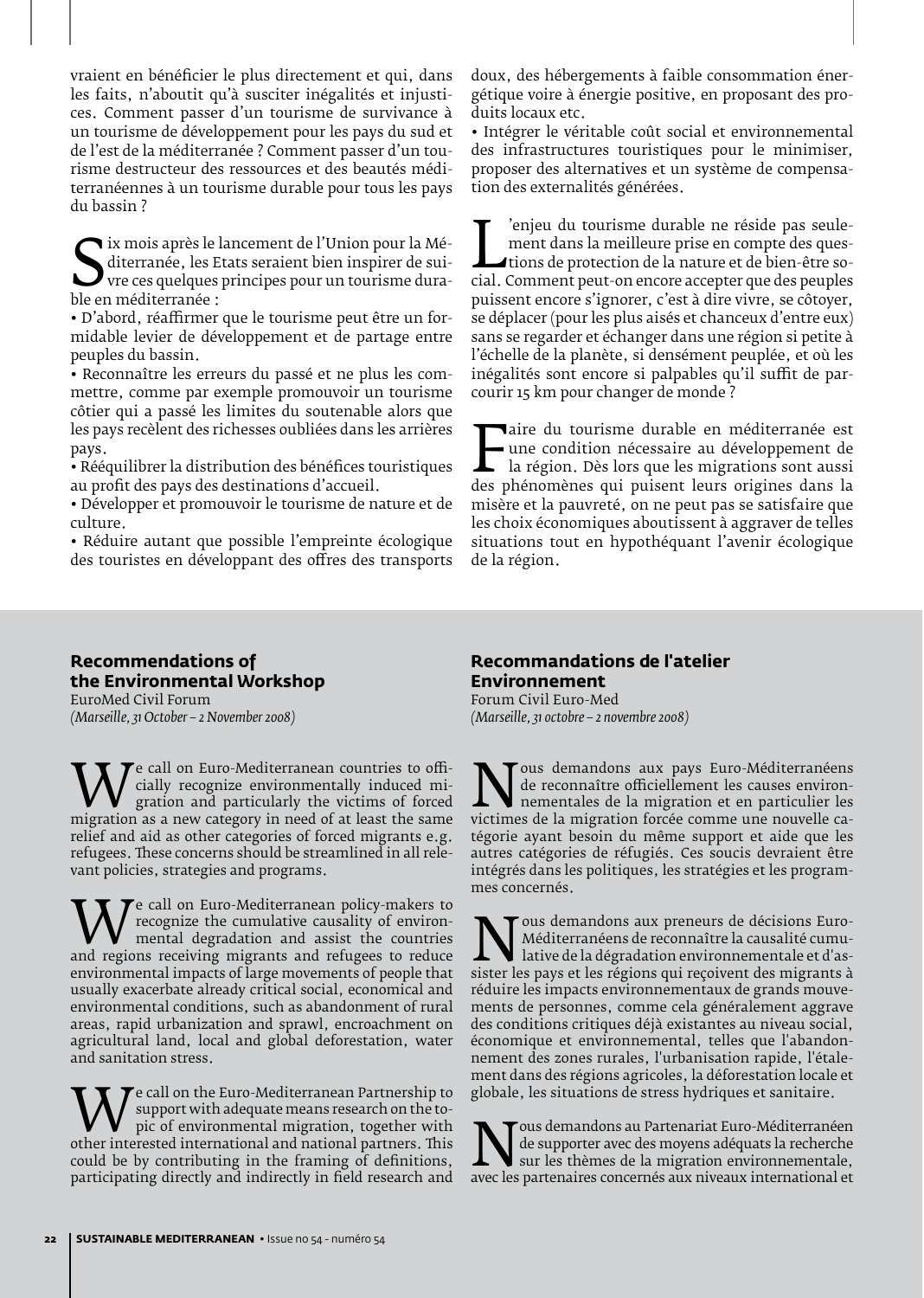facilitating this research. In particular, the Euromed Partnership should take note of the Climate Change, Environment and Migration Alliance (CCEMA) as an overarching international level alliance for issues linked to environmental change and migration.

We also call the Partnership to continue engaging<br>
tion, capacity building, networking and dissemi-<br>
nation of knowledge on the topic of environmental migra-<br>
tion - eventually through the creation of a specialized body with other interested organisations in information, capacity building, networking and dissemition - eventually through the creation of a specialized body dealing with these issues - while proposing and putting in place effective protection mechanisms (legal, administrative, financial, etc.) for voluntary and/or forced migrants.

See conflicts, which may lead to migration. We call decision makers in our region to address, with high-level<br>priority, the following environmental issues: scarcity and de-<br>gradation of water resources, desertification and se conflicts, which may lead to migration. We call decision makers in our region to address, with high-level gradation of water resources, desertification and soil degradation, pollution of all kinds (water, soil, air and sea pollution), deterioration of the coastal zone, stress exerted on biodiversity and threatened species, unsustainable management of all types of waste (domestic, industrial, hazardous, etc.).

means developing a just, sustainable equitable and<br>gender fair-trading system that benefits people and<br>the environment. In this regard, we call on the Euro-Me-<br>diterranean States to act upon the conclusions and recomree trade is not necessarily fair trade. Fair trade means developing a just, sustainable equitable and gender fair-trading system that benefits people and diterranean States to act upon the conclusions and recommendations of the sustainability impact assessment of the Euro- Mediterranean free trade area.

We can on the Euro-Mediterranean Partnership<br>
country to take into consideration sustainability<br>
principles and environmental protection in agricultural<br>
production and development in the region and the responsible decision makers in each country to take into consideration sustainability production and development in the region.

**Mass tourism, as it is mainly designed in the Me-**<br>development in the southern and eastern coun-<br>tries, while it causes irremediable damage to the natural<br>patrimony of the region. We call on Euro-Mediterranean diterranean, does not create direct wealth and development in the southern and eastern counpatrimony of the region. We call on Euro-Mediterranean governments to give high priority to sustainable tourism in order to promote local socio-economic sustainable development, reduce the ecological footprint of tourist activities and protect fragile coasts and landscapes.

We migratory flows are also responsible for further<br>
worsen migration trends. We call on Euro-Mediterranean<br>
policy makers to undertake serious efforts in solving the migratory flows are also responsible for further environmental deterioration that, in turn, could policy makers to undertake serious efforts in solving the conflicts that are threatening human well-being and sustainable development in our region, while also preventing possible future disputes.

national, contribuant, par exemple, à la création de définitions, participant directement et indirectement à la recherche sur le terrain et facilitant cette recherche. En particulier, le Partenariat Euro-Méditerranéen devrait prendre note de l'Alliance pour les Changements Climatiques, l'Environnement et la Migration (CCEMA) en tant que l'alliance internationale sur les thèmes relatifs aux changements environnementaux et à la migration.

Nous demandons aussi au Partenariat de continuer<br>
à s'engager avec d'autres organisations intéressées<br>
dans la promotion de l'information, du renforcement<br>
de capacités, de la mise en réseau et de la dissémination des<br>
con à s'engager avec d'autres organisations intéressées dans la promotion de l'information, du renforcement de capacités, de la mise en réseau et de la dissémination des connaissances sur la migration environnementale – éventuellement à travers la création d'une agence spécialisée sur ces questions – en proposant et créant aussi des mécanismes effectifs (légaux, administratifs, économiques, etc.) pour la protection des migrants volontiers et/ou forcés.

peuvent provoquer des conflits, qui, à leur tour, pour-<br>
raient conduire à des migrations. Nous demandons aux<br>
preneurs de décisions dans notre région d'adresser avec une<br>
haute priorité les questions environnementales sui a dégradation et la limitation des ressources naturelles peuvent provoquer des conflits, qui, à leur tour, pourraient conduire à des migrations. Nous demandons aux haute priorité les questions environnementales suivantes: pauvreté et dégradation des ressources en eau, désertification et dégradation du sol, pollution de tous les milieux (eau, sol, air, mer), détérioration de la zone côtière, stress sur la biodiversité et sur les espèces menacées, gestion non durable de tout type de déchets (domestiques, industriels, dangereux etc.)

équitable. Celui-ci comporte le développement d'un<br>système équitable, qui intègre aussi les questions de<br>genre et apporte des bénéficies aux gens et aussi à l'environ-<br>nement. A cet égard nous demandons aux Etats Euro-Médi e libre échange n'est pas nécessairement un échange équitable. Celui-ci comporte le développement d'un système équitable, qui intègre aussi les questions de nement. A cet égard nous demandons aux Etats Euro-Méditerranéens d'agir en relation aux conclusions et aux recommandations de l'Etude d'Impact de Durabilité relative à la Zone de Libre Echange Euro-Méditerranéenne (EMFTA).

**Nous demandons au Partenariat Euro-Méditerranéen**<br>
et aux responsables de la prise de décisions dans cha-<br>
bilité et de protection de l'environnement dans la production<br>
agricole et dans le dévelopmement rural de la régio et aux responsables de la prise de décisions dans chaque pays de prendre en compte les principes de duraagricole et dans le développement rural de la région.

diterranée, ne crée pas directement richesse et déve-<br>loppement dans les pays du sud et de l'est de la région,<br>causant parallèlement des dégâts irrémédiables au patri-<br>moine naturel Nous demandons aux gouvernements Euroe tourisme de masse, généralement appliqué en Méditerranée, ne crée pas directement richesse et développement dans les pays du sud et de l'est de la région, moine naturel. Nous demandons aux gouvernements Euro-Méditerranéens de donner une haute priorité au tourisme durable au but de promouvoir un développement socio-économique soutenable au niveau local, réduisant ainsi l'empreinte écologique des activités touristiques et protégeant les côtes et les paysages fragiles.

Les guerres et les conflits, qui causent per se des fluxes<br>
migratoires dramatiques, sont aussi responsables<br>
d'une dégradation ultérieure de l'environnement<br>
qui, à son tour, pourrait rendre plus fortes les tendances<br>
mig migratoires dramatiques, sont aussi responsables d'une dégradation ultérieure de l'environnement migratoires. Nous demandons aux politiciens Euro-Méditerranéens de faire des efforts sérieux pour résoudre les conflits qui sont en train de menacer le bien-être des populations et le développement dans notre région tout en prévenant aussi des potentielles disputes dans le futur.